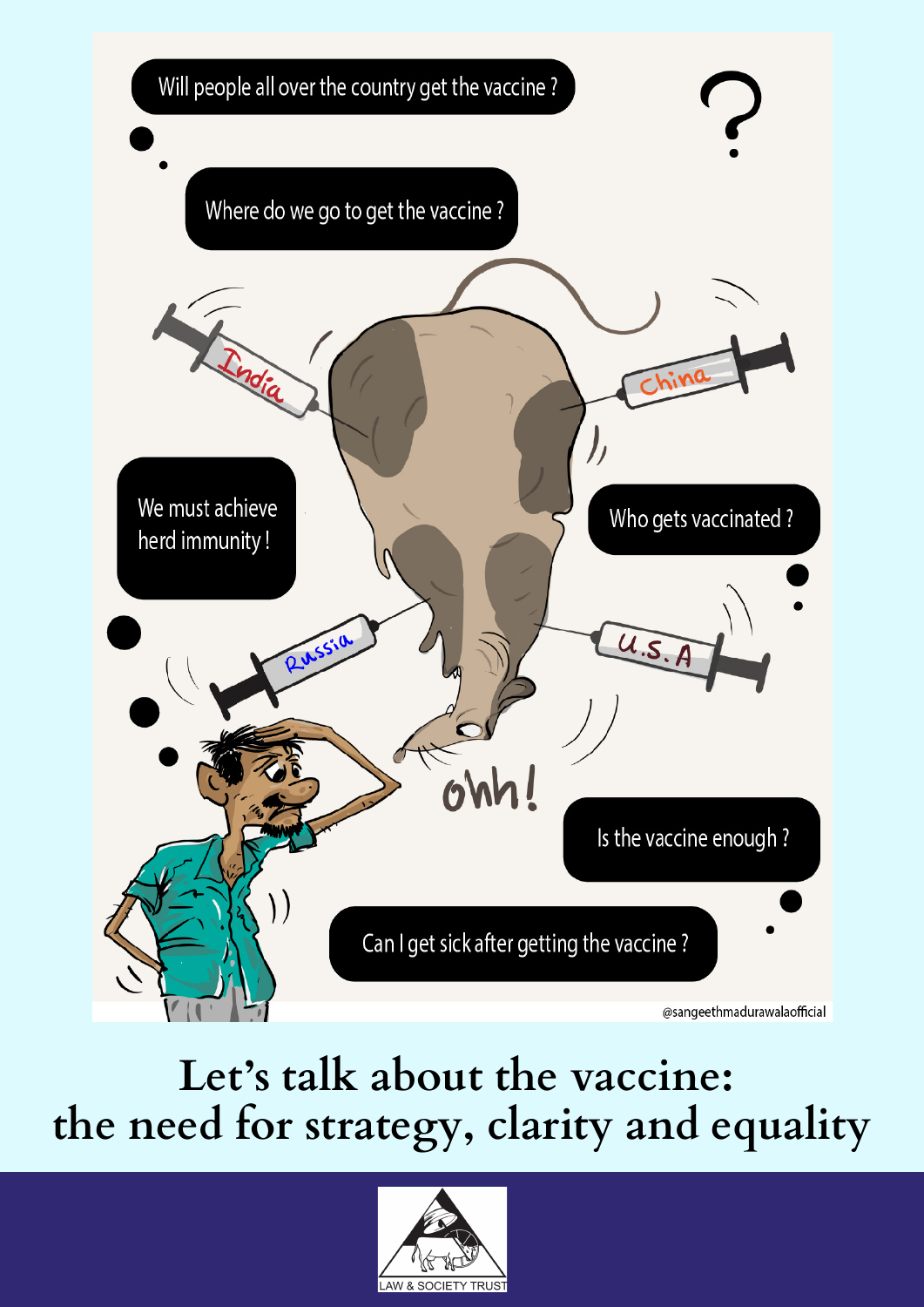# **Let's talk about the vaccine: the need for strategy, clarity and equality**

# **Introduction<sup>1</sup>**

Sri Lanka's vaccine policy, at least as reflected in the media, follows a confusing path.

Like many other countries, Sri Lanka is "learning by doing," as this pandemic and the multiple unprecedented challenges it poses to public health, the economy and livelihoods continue to evolve. As of March 2021, much has happened in terms of rolling out the vaccine in Sri Lanka.

However, many questions lingered among the public. They began with, is the vaccine needed, and how many of it are available to Sri Lankans? Does it work and is it safe to use? Will the number of vaccines available in Sri Lanka, now and in the future, be sufficient to protect the public from COVID-19? Is it enough to vaccinate only part of the population, and if so, what is the most scientifically sound approach to getting the best benefit out of the available number of vaccines?

One year into the pandemic, however, the need of the hour is a concerted and well calibrated policy, developed by experts and professionals, who will think through, communicate, and implement that policy as a public health response. A rollout of this nature presents an enormous challenge to the government as a whole, and interdepartmental cooperation shall doubtless be called for. However, it is important to ensure that all aspects of the rollout are based on scientific reasons, not only to protect citizens from the injustice of an arbitrary vaccination programme, but also to avoid wasting the limited number of vaccines available to the country.

The current approach to the vaccination programme, as reflected in various mainstream media outlets, meanders – often leading to public frustration and distrust. Whatever the challenges are, open and methodical communications as an Open Government will be appreciated and inspire support for the government's efforts.

The public is aware that every adult will not be vaccinated, and some candidates should be prioritised. However, the criteria for selecting priority candidates must be clear, public and based on credible reasons. If "frontline workers" are to be prioritised, who counts as "frontline workers" must be clear. Are they health workers only or do they include the drivers of the economy, transport network operators and educationalists? Such priority groups should have been identified in advance and adhered to faithfully as rollout progressed though, as seen below, this was not the case.

Governance structures are fragmented and lines of authority and responsibility are blurred. Contradictory Covid-related information come from a variety of sources, such as the Chief Epidemiologist, Deputy Director-General of Health Services, the former Director-General of Health Services, and current Secretary to the Ministry of Environment, the Army Commander, the State Minister of Primary Health Care, Epidemics and COVID Disease Control, the Minister of

<sup>&</sup>lt;sup>1</sup> This analysis is based on media reports published until 25<sup>th</sup> March 2021.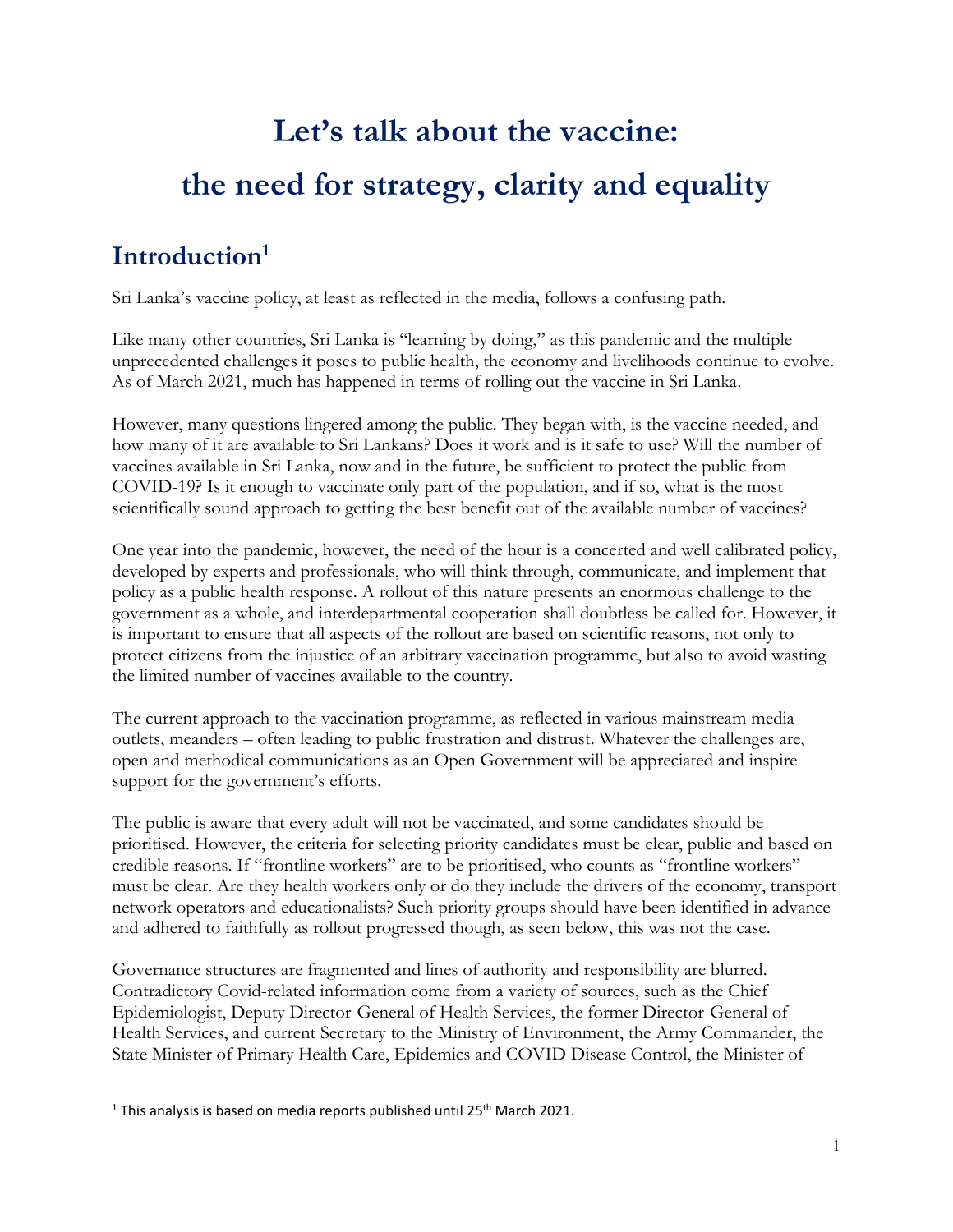Health, the GMOA Editor, the Cabinet Co-spokesperson, the Pharmaceuticals State Minister and the Presidential Media Division. They and others have at various times been involved in piecemeal public messaging, but these messages are not consistent and this approach has not contributed to a more informed public.

To date, the Western Province has been the target of the vaccination drive, particularly Colombo and its environs but there are many other urban centres: Kandy, Kurunegala, Galle, Jaffna, Vavuniya, and Trincomalee among others that must be attended. There is also the drive for a second dose to be considered.

With the focus on vaccination –testing has got less attention and media coverage. Is this no longer a government priority?

We believe this is the appropriate time for the government to look back and look forward to shaping a resilient strategy to address the covid pandemic and it is the appropriate time for the government to take stock of how it will manage the next phase of the vaccination process.

# **Vaccination and the broader strategic response to COVID-19 in Sri Lanka**

## *A crisis of information*

The mass inoculation programme was rolled out in late January 2021 and the vaccination programme has so far dominated news related to COVID-19 for much of 2021. However, the official messaging explaining the expectations underlying the rollout and the strategy to realise those expectations have never been clear.

The public do not know officially know how many people need to be vaccinated for mass vaccination to work; how to extract the best benefit from vaccinating only part of the population; how eligibility is determined within such an approach; how will people eligible for vaccines access them, and what safeguards are there against abuse? More importantly, the public is entitled to know how the government's vaccination policy fits within Sri Lanka's broader COVID-19 response.

Instead, the public is caught in a confusion of views, a lack of official messaging, chaotic implementation and risks of abuse of process. Some of these are to be expected in a developing economy such as Sri Lanka; other aspects, however, may be averted through robust leadership based on sound, expert advice.

An example of the confusion is seen in the idea of achieving herd immunity through vaccination, and the threshold of vaccination required to make this possible. At various times, various officials have identified varying figures as the necessary threshold. For instance, Colombo Municipal Council Chief Medical Officer Dr Ruwan Wijemuni said in February, "If we can administer 450,000 doses for the population residing in Colombo, above the age of 18, we can achieve herd immunity where we can basically put a comma to the transmission of the virus..."<sup>2</sup> On the other hand,

<sup>&</sup>lt;sup>2</sup> [Six centres in Colombo as vaccinations roll out into public](http://www.dailymirror.lk/print/front_page/Six-centres-in-Colombo-as-vaccinations-roll-out-into-public/238-206391) (Daily Mirror, 23.2.2021)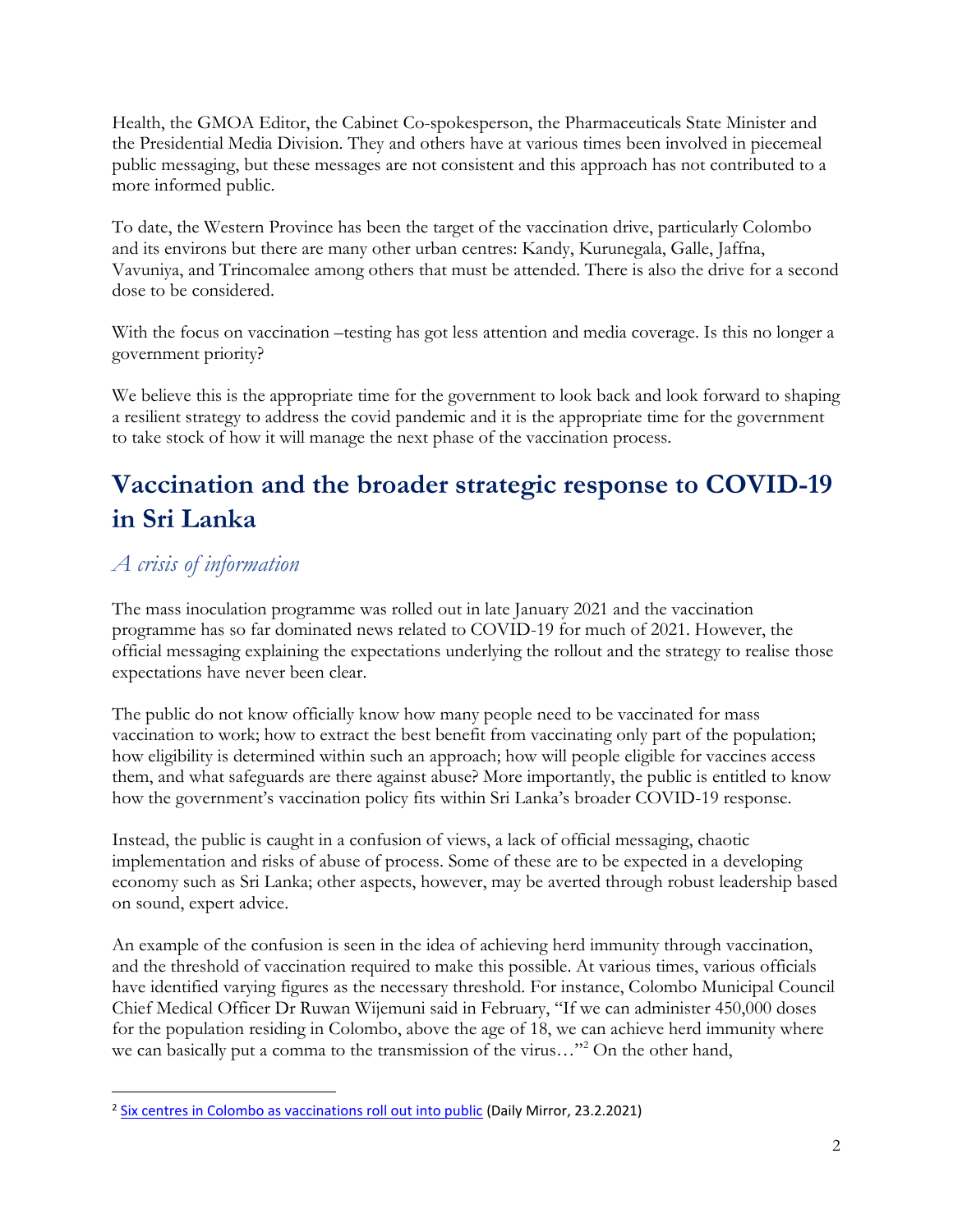Pharmaceuticals State Minister Channa Jayasumana said in March, "We have to give the jabs to at least 2.5 million people. So, we want 1.5 million more doses."<sup>3</sup> Meanwhile, Sri Lanka Association of Government Medical Laboratory Technologists Ravi Kumudesh said, "To develop herd immunity in society, at least 60% of the population should be vaccinated. We have only received 1.3 million vaccines. When compared to the population in the country, at least 13 million people [should be] vaccinated to bring the situation under control."<sup>4</sup> Of course, while Dr Wijemuni is referring to Colombo only, the other two are referring to the country as a whole, and while Dr Wijemuni and State Minister Jayasumana are part of the health administration, Kumudesh leads a professional association; these dynamics should influence how these estimates are received. Yet, the lack of information is patent, and contributes to the deficit in trust among the public regarding the vaccine programme as a whole.

The lack of information was the bleakest when vaccination was expanded to the general public in the Western Province. Some people were seen clamouring to know where to receive the injections, while others were seen staying warily away, while even more were unable to access vaccines due to livelihood constraints or disabilities. Some who found a vaccine centre were compelled to wait long periods only to be turned away on some disqualification. Many of them risked exposure to the virus while waiting, since social distancing was visibly lax in many vaccination centres. Nor is there any official messaging to reinforce the need for social distancing, mask-wearing, and reduced mobility among people.

#### *Chaotic implementation*

Initially, the stated strategy was to vaccinate people based on principles of priority. As early as December, the Presidential Media Division said, "The groups to be vaccinated will be determined based on the need and priority,"<sup>5</sup> and this idea guided the initial rollout of vaccines after the first consignment arrived in late January, and no issues of implementation were apparent as health and security personnel were vaccinated through civilian and military hospitals within the Western Province.<sup>6</sup>

However, by mid-February, the policy shifted, and the programme was suddenly expanded to include the general public of the Western Province, demonstrating the ample flexibility of the stated strategy. The public rollout was implemented through local government councils, starting with the Colombo Municipal Council and gradually expanding to other councils in the district, as well as to councils in the Gampaha District as well. When public rollout began through the Colombo Municipal Council, six centres were identified in the media,<sup>7</sup> but as rollout expanded to other councils, it was increasingly difficult to know where the centres were located. In Colombo, those seeking vaccination were originally required to contact their area MOH or PHI office with their identification details, or alternatively to go directly to the centre with their identification details and await a turn. MOH and PHI contact details were not indicated in these announcements (though various images circulated in instant messaging platforms like WhatsApp), while some citizens also claimed that health officers were difficult to contact (perhaps due to high demand). Thus, most

<sup>3</sup> [Covid-19 hotspots, potential active clusters covered under vaccine rollout: State Minister](http://www.dailymirror.lk/breaking_news/Covid-19-hotspots-potential-active-clusters-covered-under-vaccine-rollout-State-Minister/108-207201) (Daily Mirror, 7.3.2021).

<sup>4</sup> [Country's COVID situation might pose instant boom: Lab. Technologists](http://www.dailymirror.lk/breaking_news/Countrys-COVID-situation-might-pose-instant-boom-Lab-Technologists/108-207518) (Daily Mirror, 11.3.2021).

<sup>&</sup>lt;sup>5</sup> [Govt to expedite introduction of Covid vaccine to SL](http://www.dailymirror.lk/print/front_page/Govt-to-expedite-introduction-of-Covid-vaccine-to-SL/238-202331) (Daily Mirror, 23.12.2020).

<sup>&</sup>lt;sup>6</sup> [Vaccination drive kicks off Vaccination in hospitals of other areas today](http://www.dailymirror.lk/print/front_page/Vaccination-drive-kicks-off-Vaccination-in-hospitals-of-other-areas-today/238-204771) (Daily Mirror, 30.1.2021).

<sup>&</sup>lt;sup>7</sup> [Six centres in Colombo as vaccinations roll out into public](http://www.dailymirror.lk/print/front_page/Six-centres-in-Colombo-as-vaccinations-roll-out-into-public/238-206391) (Daily Mirror, 23.2.2021)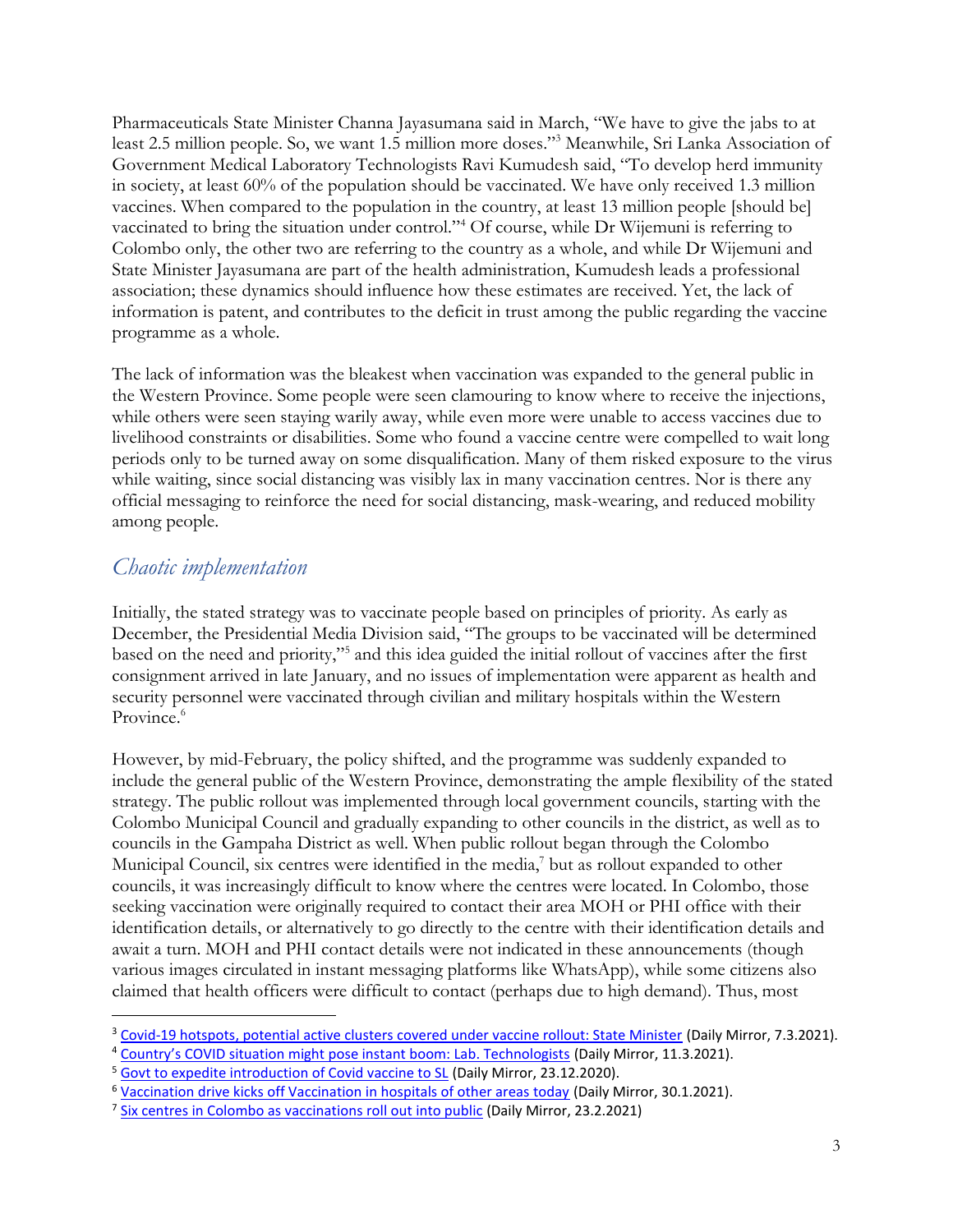people seeking vaccines were compelled to arrive at the centre with their details and await their turn.

Soon, chaos ensued, with scenes from vaccination centres showing massive crowds standing in long queues with little social distancing. In Narahenpita, a "tense situation" was reported at the vaccine centre.<sup>8</sup> Allegations of abuse and corruption also surfaced,<sup>9</sup> culminating even in the arrest of a CMC employee who allegedly received money in return for the vaccination.<sup>10</sup> Some who arrived for vaccination were turned away after hours of waiting based on disqualifications. Only those with addresses in their identification documents corresponding with the area of the vaccination centre could get vaccinated. Many who lived in a particular area of Colombo but had identification reflecting an outstation address (i.e., the NICs of domestic workers working within Colombo) faced difficulties establishing their entitlement to the vaccine.

The chaos behind the vaccination drive was also evident in how a top official at ICTA tweeted on a Sunday evening a call for volunteers to help with data entry at two vaccine centres on the following Monday, using their own personal laptops. While hundreds of people shared his message, some expressed alarm that an ICTA top official seemed comfortable collecting personal health information of vaccine recipients through personal laptops of unknown individuals recruited overnight as volunteers. Either way, incidents such as these raise questions on whether officials implementing the vaccine policy on the ground are receiving the support they need.

#### *Poor integration with the broader pandemic response*

Experts have been consistent in highlighting that the vaccination programme on its own is not adequate to respond to the impact from the pandemic on Sri Lanka. As early as November, the Chief Epidemiologist highlighted that, "Sri Lanka cannot keep the faith on vaccines alone considering the time-period of its availability, the cost, and several other factors," he said, adding that, "Priority should be given to curb the spread of the virus."<sup>11</sup> Even closer to the launch of the inoculation programme, Deputy Director-General of Health Services Dr Hemantha Herath insisted that, "People should continue to adhere to health guidelines even after the vaccine rollout against COVID-19 … mass inoculation against the coronavirus would have a different effect in the containment of the pandemic."<sup>12</sup> On the other hand, former Director-General of Health Services, and current Secretary to the Ministry of Environment, Dr Anil Jasinghe told the media that Sri Lanka will have to put in the extra effort to get the vaccine and vaccinate at least half of the country's population.<sup>13</sup>

Reportedly, resources needed to implement other vital aspects of the pandemic response, such as testing and isolating, have "run out" in the wake of the vaccination rollout. Sri Lanka Association of Government Medical Laboratory Technologists President Ravi Kumudesh told the media that, "The COVID-19 vaccines were given only [to] the people in the Western Province Council areas and the Epidemiology Unit [are] claiming that they are running out of hospital staff to conduct PCR tests as

<sup>&</sup>lt;sup>8</sup> [Tense situ reported at Narahenpita](http://www.dailymirror.lk/breaking_news/Tense-situ-reported-at-Narahenpita/108-206516) (Daily Mirror, 24.2.2021).

<sup>&</sup>lt;sup>9</sup> [Influential pressure by many lead to irregularities in vaccination drive](http://www.dailymirror.lk/print/front_page/Influential-pressure-by-many-lead-to-irregularities-in-vaccination-drive/238-206800) (Daily Mirror, 2.3.2021).

<sup>&</sup>lt;sup>10</sup> [CMC worker caught for collecting money to vaccinate public](http://www.dailymirror.lk/breaking_news/CMC-worker-caught-for-collecting-money-to-vaccinate-public/108-207182) (Daily Mirror, 6.3.2021)

<sup>&</sup>lt;sup>11</sup> [We cannot rely on vaccines alone, says Epidemiology Chief](http://www.dailymirror.lk/print/front_page/WE-canNOt-RELY-ON-vaccines-alone-says-Epidemiology-Chief/238-199643) (Daily Mirror, 11.11.2020); Health practices should [not be stopped even if we get the vaccines](http://epaper.thinakaran.lk/Home/ShareArticle?OrgId=08b1cbcd&imageview=1) (Thinakaran, 6.1.2021)

<sup>&</sup>lt;sup>12</sup> [Health guidelines should be followed even after vaccine rollout](http://www.dailymirror.lk/print/front_page/Health-guidelines-should-be-followed-even-after-vaccine-rollout-Dr-Herath/238-204458) - Dr. Herath (Daily Mirror, 26.1.2021)

<sup>&</sup>lt;u>13 'අපිට [එන්නත](https://mawbima.lk/news/27/news-more/75451) ගන්න ලොකු සටනක් දෙන්න වේවි'</u> (Mawbima, 2.1.2021).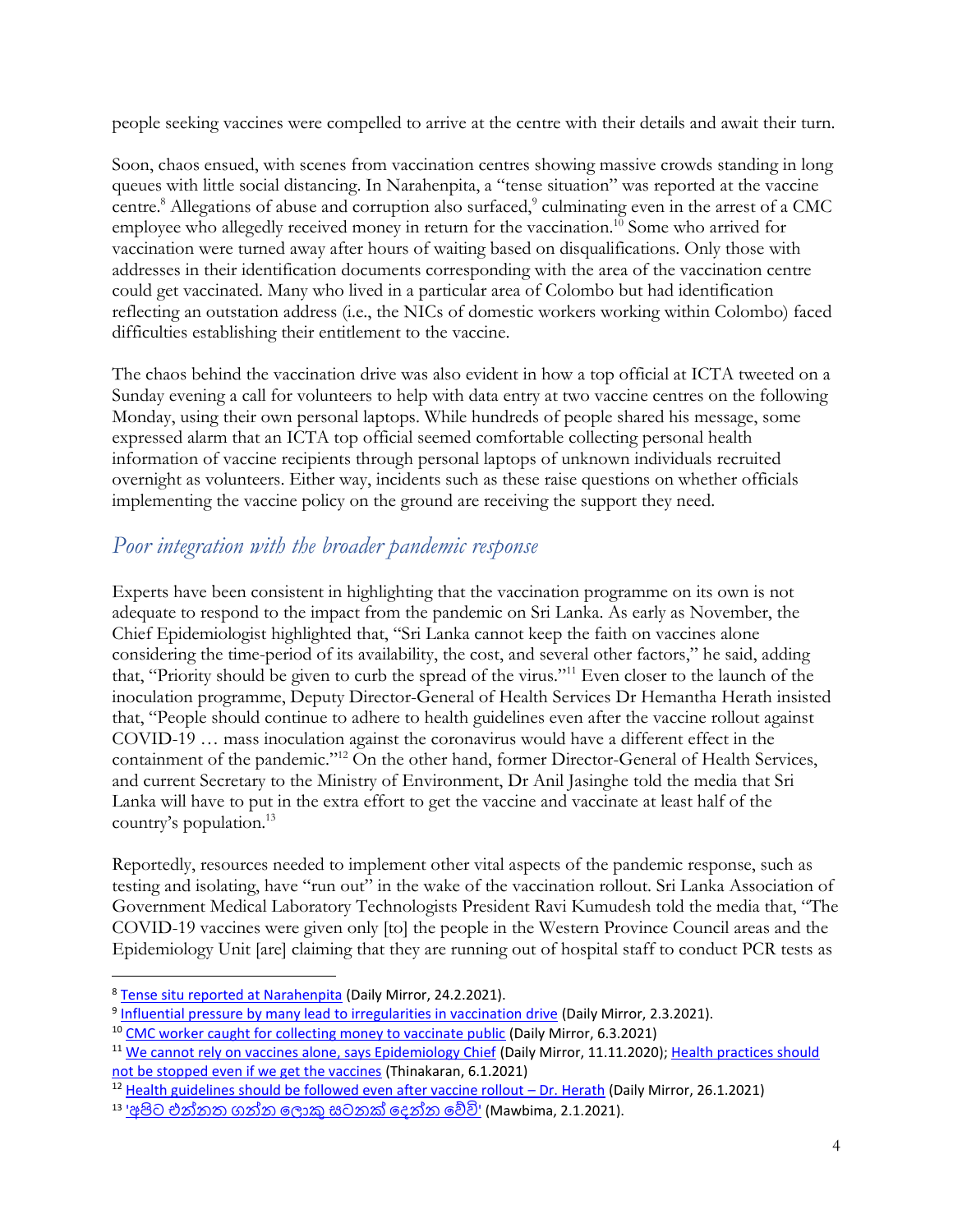they have been assigned for vaccination programmes."<sup>14</sup>According to him, the rate of PCR testing per day had "come down to 7,000 as a result of the ongoing vaccination programme" and that this was done "wilfully." Accordingly, the lowered frequency in testing meant that no scientific basis existed to assess the effectiveness of the vaccination programme and to establish a relationship between it and the lower number of positive cases.

However, a health ministry official has contradicted this narrative (albeit anonymously), claiming that the lowered number of tests is explained by the completion of aggressive contact-tracing that was carried out relative to earlier clusters.<sup>15</sup> "Other than ongoing testing of close contacts, the ministry is continuing random PCR testing island-wide. This has not stopped," this official told the *EconomyNext*, a local news platform online. However, the publicly available data on the number of tests carried out per day do not distinguish between random testing and contact tracing. In any case, Sri Lanka Association of Government Medical Laboratory Technologists President Ravi Kumudesh emphasises that, "People should be strictly advised to follow the basic health guidelines. The Health Ministry should increase the number of PCR tests and other COVID-19 surveillance systems including the isolation and quarantine programmes to get this pandemic under control."<sup>16</sup>

However, no such messaging seems to exist, and many in Sri Lanka, especially in the Western Province, are seen to be reverting to a mask-clad version of life before the pandemic, with minimal social distancing, self-isolating and hand-sanitising. For example, around the same time the public in the Western Province began being inoculated, Sri Lanka came upon the Navam Full Moon longweekend and, as predicted, many in Colombo travelled outstation on holiday. Ahead of this, asked by *Daily Mirror* if there is a move to enforce travel restrictions over the long weekend, Army Commander General Shavendra Silva said that so far, no such move was contemplated.<sup>17</sup> However, the same article also quotes General Silva as saying, "Some people have begun to go about without taking precautions after obtaining the first jab", and that, "Taking just the first dose does not give anyone immunity from the Coronavirus". However, by mid-March, the Director General of Health Services announced that fresh health guidelines will be issued ahead of the Sinhala-Tamil New Year season in April.<sup>18</sup>

#### *Conflict with other government policies*

As the pandemic rampages through the world, many countries suffer the blowback not only in the health sector, but also in other areas of policy as well. In Sri Lanka, too, various challenges and threats to the economy pressure the government into resuming "ordinary" economic activity as soon as possible. However, sometimes these measures come at the expense of sabotaging the pandemic responses, which would only exacerbate the economic crises in the long run.

For example, around the same time the vaccine programme began, Sri Lanka also opened its borders to international tourism. At that time, South Africa was reporting that the new variant of the virus found in South Africa was more resilient against the AstraZeneca vaccine<sup>19</sup> and, by mid-March, the

<sup>&</sup>lt;sup>14</sup> [Country's COVID situation might pose instant boom: Lab. Technologists](http://www.dailymirror.lk/breaking_news/Countrys-COVID-situation-might-pose-instant-boom-Lab-Technologists/108-207518) (Daily Mirror, 11.3.2021).

<sup>&</sup>lt;sup>15</sup> [As close contacts drop, so does PCR testing: health ministry official](https://economynext.com/as-close-contacts-drop-so-does-pcr-testing-health-ministry-official-80053/) (EconomyNext, 23.3.2021).

<sup>&</sup>lt;sup>16</sup> See above.

<sup>17</sup> [Public overconfident after first dose](http://www.dailymirror.lk/print/front_page/Public-overconfident-after-first-dose/238-206554) (Daily Mirror, 25.2.2021)

<sup>&</sup>lt;sup>18</sup> [Fresh health guidelines for upcoming festive season soon: Health DG](http://www.dailymirror.lk/breaking_news/Fresh-health-guidelines-for-upcoming-festive-season-soon-Health-DG/108-208108) (Daily Mirror, 19.3.2021).

<sup>&</sup>lt;sup>19</sup> Sri [Lanka will continue with AstraZeneca vaccine](http://www.dailymirror.lk/print/front_page/Sri-Lanka-will-continue-with-AstraZeneca-vaccine/238-205491) (Daily Mirror, 10.2.2021). <u>දකුණු අපිකාව Oxford</u>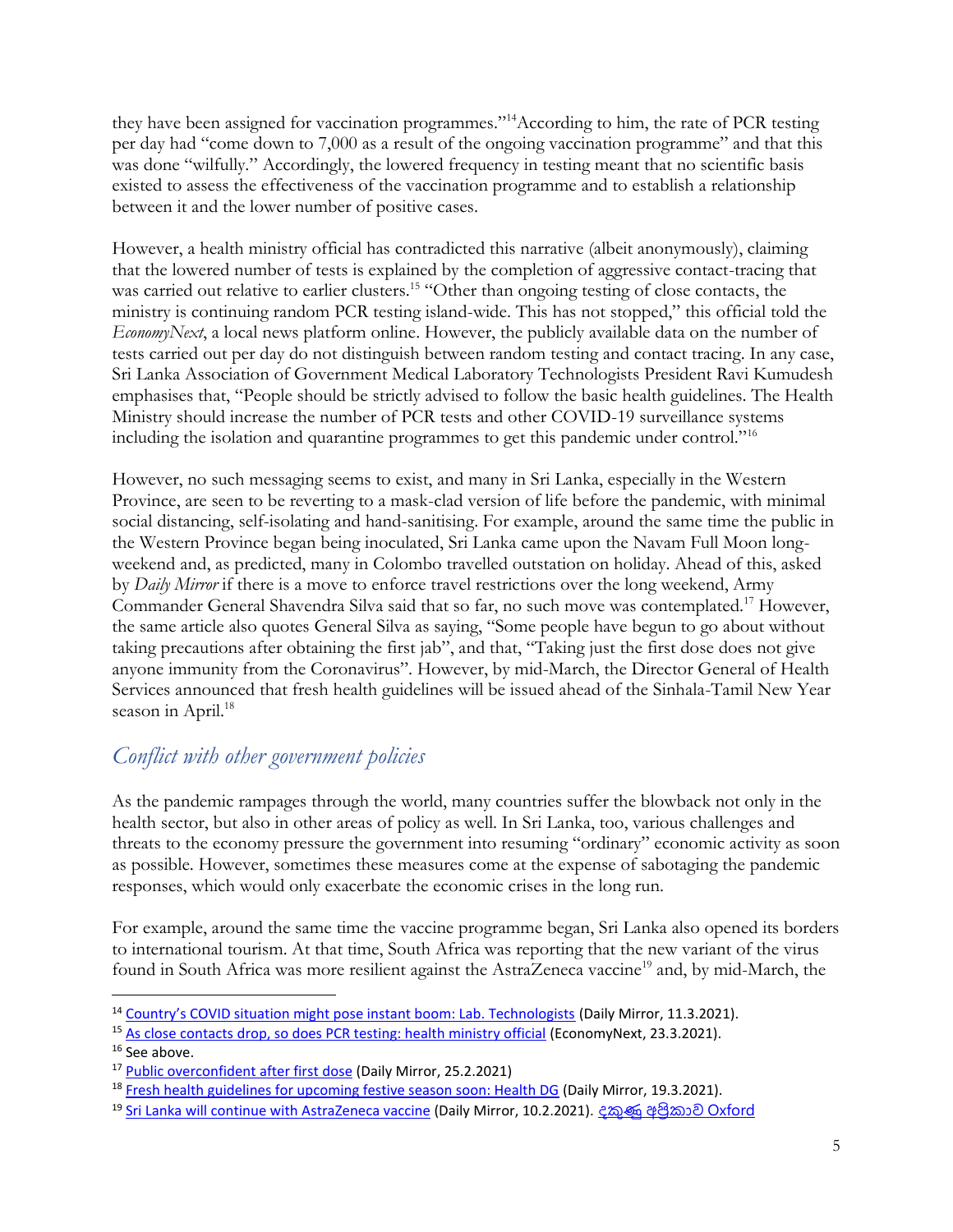entry of both the new UK variant<sup>20</sup> as well as the South African variant<sup>21</sup> to Sri Lanka were confirmed. Thus, in opening borders, Sri Lanka took a risk that the limited vaccines available to it may become ineffective against the virus at some point, but it remains to be seen whether this is in fact the case.

Similarly, a proposal is also under consideration to reduce the number of days in quarantine. As the *Daily Mirror* reported, the Ministry of Health is considering "a proposal … to reduce the quarantine period for Sri Lankans returning from overseas. According to sources, a suggestion was made to reduce the number of days in quarantine to 7 days, but some felt it was not practical. It was later suggested reducing the quarantine period to 10 days from the current 14 days."<sup>22</sup> At the same time, a proposal to "review the quarantine period for business travellers … The proposal includes reconsidering the quarantine period for business travellers or reducing the quarantine period. It was also proposed that local and foreign businessmen be allowed to travel in Sri Lanka under a travel bubble."<sup>23</sup>

Indeed, even after nearly three months of vaccinating parts of the public, and despite the lowered resources available for testing and pandemic surveillance, infection rates appear to be high, with over 90,000 cases detected with nearly 3,000 currently under medical care as of this writing.<sup>24</sup>

Cases are detected especially in places like factories,<sup>25</sup> including, for example, the discovery of a cluster of 474 positive cases in the Sapugaskanda oil refinery out of 1,200 tests conducted.<sup>26</sup>

# **Clarity in objectives and implementation of vaccination**

#### *Lack of official messaging*

Throughout the vaccination drive, many of the changes in the policy were announced through statements to the press, even as the contradictions between different authorities continued unabated. There is a dire need for an official platform for information related specifically to the vaccination and more broadly to the pandemic response.

While senior health authorities should continue to enjoy their freedom of expression in informing the public of all matters of public interest, there should also be clear lines of responsibility between the official position ultimately taken and the actors who direct those positions. Press statements are not easy to follow for all citizens, for various reasons, especially as the messages change continuously, and differ depending on who is speaking. Clarifying the official positions related to the vaccination policy would facilitate expert discourse while also ensuring responsibility from policymakers and implementers.

AstraZeneca [එන්නත බොදීම](https://mawbima.lk/news/27/news-more/77693) හදිසිලේ අත්හිටුවයි (Mawbima, 8.2.2021)

<sup>20</sup> [UK COVID strain found in Sri Lanka -](https://www.newsfirst.lk/2021/02/12/uk-covid-strain-found-in-sri-lanka-dr-chandima-jeewandara/) Dr. Chandima Jeewandara (News First, 12.2.2021).

<sup>&</sup>lt;sup>21</sup> [Patient with South African variant of COVID-19 identified in Sri Lanka](http://www.dailymirror.lk/breaking_news/Patient-with-South-African-variant-of-COVID-19-identified-in-Sri-Lanka/108-207597) (Daily Mirror, 12.3.2021).

<sup>&</sup>lt;sup>22</sup> [Quarantine process under review](http://www.dailymirror.lk/print/front_page/Quarantine-process-under-review/238-207414) (Daily Mirror, 10.3.2021).

<sup>&</sup>lt;sup>23</sup> See above.

<sup>&</sup>lt;sup>24</sup> National Epidemiological Report[, Epidemiology Unit](http://www.epid.gov.lk/web/index.php?lang=en) (accessed 24.3.2021).

<sup>&</sup>lt;sup>25</sup> [No issue in allowing private sector to import COVID vaccines: PHIs](http://www.dailymirror.lk/breaking_news/No-issue-in-allowing-private-sector-to-import-COVID-vaccines-PHIs/108-208036) (Daily Mirror, 18.3.2021).

<sup>&</sup>lt;sup>26</sup> [474 staff at Sapugaskanda oil refinery test positive for COVID-19](http://www.ft.lk/news/474-staff-at-Sapugaskanda-oil-refinery-test-positive-for-COVID-19/56-715136) (Daily FT, 22.3.2021).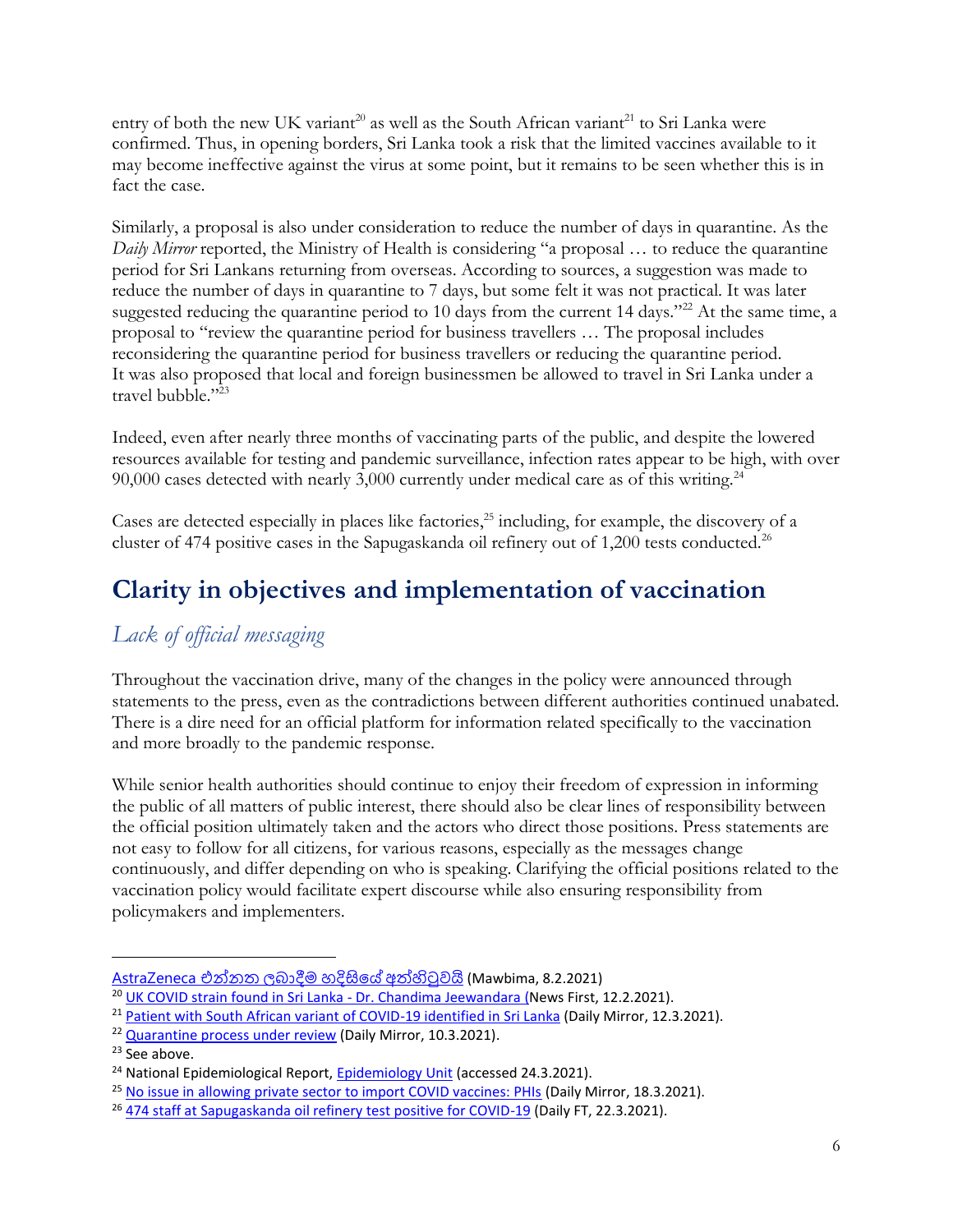An official information platform should consider different ways the public access information. Mobile penetration is strong in Sri Lanka, even if all mobile phone users do not access the internet at equal levels. People with disabilities would have accessibility related concerns, while people from under-served communities may need user-friendly materials to access official information. Even though the Covid State Ministry set up a website for Covid-related information and vaccine registration<sup>27</sup>, this website functions poorly and its registration platform has been "temporarily unavailable" for the greater part of its existence.

### *Are the vaccines effective and safe?*

Initially, as early as December, the government assured people that the vaccine chosen for Sri Lanka will have been approved by both the World Health Organisation (WHO)<sup>28</sup> as well as the National Medicines Regulatory Authority (NMRA)<sup>29</sup> prior to importation. In December, National Research Council Chairman Prof Hemantha Dodampahala told the media that the AstraZeneca vaccine received by Sri Lanka has shown a 90% success rate against the strain currently being reported in Sri Lanka. However, to achieve that high success rate, both doses of the vaccine must be taken.<sup>30</sup> In another report, Association of Medical Specialists President Dr L.A. Ranasinghe stated, "Vaccination is the best solution to the Corona pandemic. The valuable opportunity given to the people of the country should not be wasted under the guise of misconceptions."<sup>31</sup> Early in January, Covid State Minister Fernandopulle indicated that the government was studying the efficacy of the AstraZeneca vaccine. "The government [will] analyse the success rate of vaccination programme for COVID-19 in India when taking the final decision on the vaccines most suitable for Sri Lanka," she said.<sup>32</sup>

However, by the end of that month, the vaccine was already approved by NMRA and administered to thousands of frontline workers. Health Services Deputy Director-General Dr Hemantha Herath was reported in the media, on the eve of the launch, saying that, "Around 25 per cent of the staff at these hospitals would be vaccinated at the start in order ascertain and determine whether there is any allergy with the vaccine."<sup>33</sup>

Days later, a Badulla General Hospital spokesperson informed the media that at least 25 health workers, who were administered the vaccine there had been hospitalized following complications after being vaccinated.<sup>34</sup> GMOA Editor Dr Haritha Aluthge told media, "About 25 people, including the doctors and staff of the Badulla Hospital, developed allergies after being vaccinated. But it is not a severe allergic condition" However, on the same day, Cabinet Co-spokesperson Ramesh Pathirana

<sup>28</sup> [Sri Lanka not expecting vaccine soon](http://www.dailymirror.lk/print/front_page/Sri-Lanka-not-expecting-vaccine-soon/238-201989) (Daily Mirror, 17.12.2020); ශී ලංකාවේ භාවිතවන ඔක්ස්ෆර්ඩ් එන්නත ගැන ලෝක සෞඛා සංවිධානය කී දේ (Mawbima, 12.2.2021); No final decision has been made yet [regarding Corona vaccine](http://epaper.thinakaran.lk/Home/ShareArticle?OrgId=aee8fced&imageview=1) (Thinakaran, 23.11.2020).

<sup>&</sup>lt;u><sup>27</sup> කොවිඩ් එන්නත ලබා ගන්න ලියාපදිංචි වෙන්න</u> (Aruna, 10.2.2021)

<sup>&</sup>lt;sup>29</sup> [Sri Lanka to decide on suitable Covid-19 vaccine soon](http://www.dailymirror.lk/print/front_page/Sri-Lanka-to-decide-on-suitable-Covid-19-vaccine-soon/238-202865) (Daily Mirror, 1.1.2021).

 $^{\overline{30}}$  දෙවැනි මාතාව ලෙස වෙනත් එන්නතක් ලබාදිය නොහැකියි (Aruna,16.2.2021) .

 $^{31}$  එන්නත් ගැන කියන කටකතා විශ්වාස කරනු එපා(Daily Lankadeepa, 9.2.2021)

<sup>&</sup>lt;sup>32</sup> [Sri Lanka to decide on suitable Covid-19 vaccine soon](http://www.dailymirror.lk/print/front_page/Sri-Lanka-to-decide-on-suitable-Covid-19-vaccine-soon/238-202865) (Daily Mirror, 1.1.2021).

<sup>33</sup> [Flight carrying first consignment of COVID vaccines touches down at BIA](http://www.dailymirror.lk/print/front_page/Flight-carrying-first-consignment-of-COVID-vaccines-touches-down-at-BIA/238-204697) (Daily Mirror, 29.1.2021); Covishield එන්නත 28[ෙො ිංකොවට ැබුණු](https://mawbima.lk/news/27/news-more/76439) පසු ගුවන් ලතොටුපලේ සිට ඇරලෙන ලමලහයුම ලමන්න (Mawbima, 25.1.2021.

<sup>&</sup>lt;sup>34</sup> [25 health workers hospitalised after being vaccinated](http://www.dailymirror.lk/print/front_page/25-health-workers-hospitalised-after-being-vaccinated/238-205042) (Daily Mirror, 3.2.2021).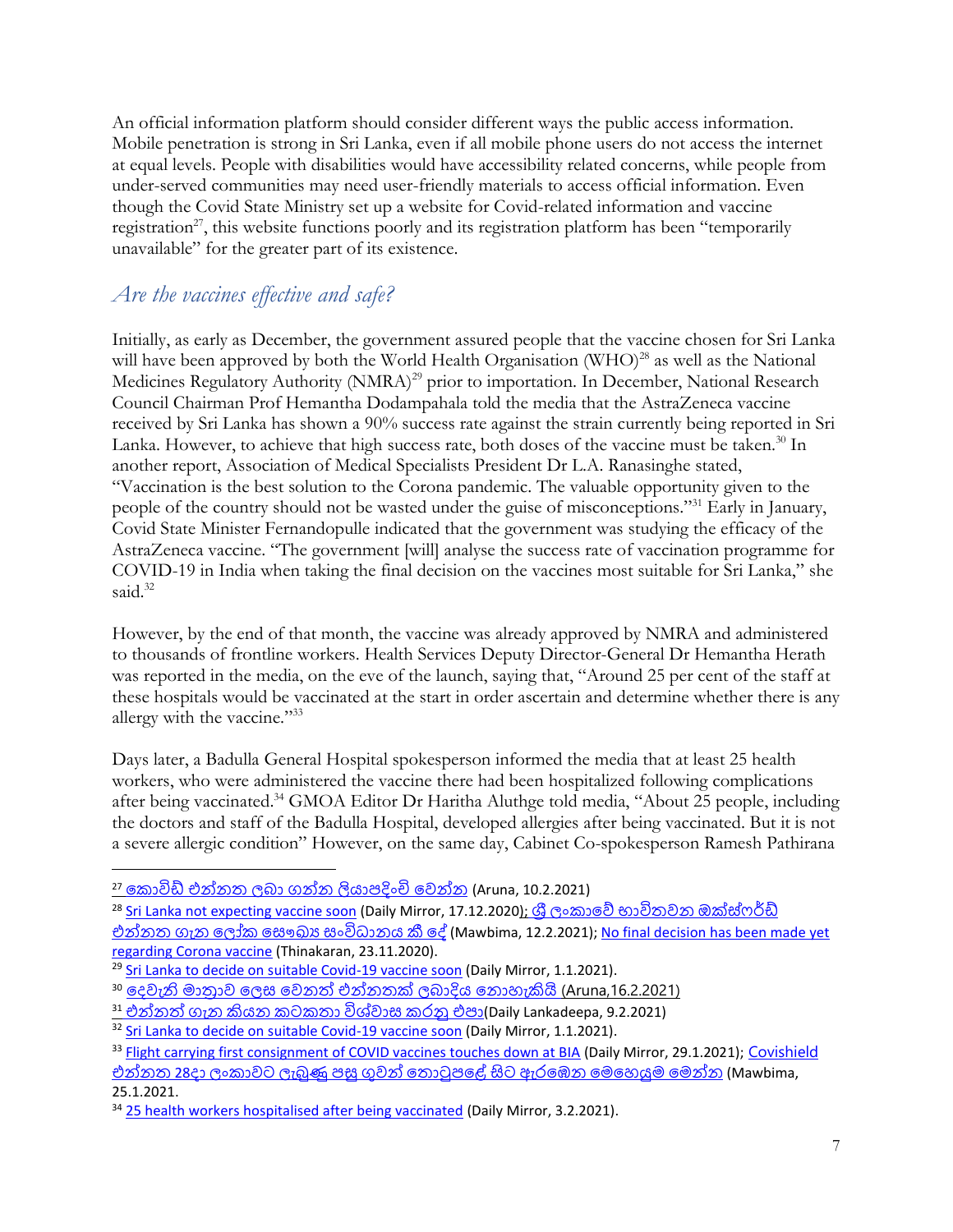dismissed these reports: "More than 500,000 people have been given the Astra Zeneca vaccine jab to save them from COVID-19 infections in the last few days and no one has complained up to now of any serious after-effects."<sup>35</sup> (Despite his statement, even by the third week of February, only about 300,000 people were vaccinated in Sri Lanka.<sup>36</sup>) When the vaccination process began, Sri Lanka Association of Government Medical Laboratory Technologists President Ravi Kumudesh stated in the media, "A formal test should be done before the corona vaccine is given. At present, the vaccine from India is given to the health staff and the security forces. However, more systematic research must be carried out on the administration of this vaccine as well as the other 5 vaccines, as the Ministry of Health should be responsible for identifying the risks and liabilities."<sup>37</sup> In Ganemulla, a health worker contracted COVID-19 after receiving the vaccine, though it was observed in that case that the vaccine takes a few days to take effect.<sup>38</sup> Two more persons died after receiving the vaccine<sup>39</sup>, though a probe launched by the Epidemiology Unit stated later that the deaths are not attributable to the vaccine, even as the media report is silent on the actual causes of the two deaths.<sup>40</sup> Another report of a person who died after a sudden drop in platelets after receiving the vaccine was reported to require a "blood and pathology test … to determine whether the sudden drop in platelets … was due to a complication caused by the vaccine", though the same report goes on to cite the relevant Assistant Judicial Medical Officer as saying that, "it is impossible to say that this was due to complications caused by the vaccine."<sup>41</sup>

All the vaccines available to Sri Lanka have so far received only emergency use authorisation, both from the World Health Organisation as well as the National Medicines Regulatory Authority. Emergency use authorisation is not the same as a license, and is granted while trials are ongoing.<sup>42</sup> As mentioned before, medical experts in Sri Lanka anticipated that vaccines would take years to become available after clinical trials.<sup>43</sup> Notwithstanding, Sri Lanka received stocks in a matter of weeks, as did many other countries. Given that it is uncertain whether Sri Lanka will acquire the total amount of vaccines required, one may wonder if it would have been prudent to await the completion of the full trial of the vaccine, focussing meanwhile on containing and eradicating the spread of the virus through testing, tracing, isolating etc.

Indeed, some Sri Lankans continue to distrust the vaccine, and officials are often seen in media exhorting the public not to be misguided by false propaganda.<sup>44</sup> Nevertheless, a recent study by Ernst & Young, published as the 'Future Consumer Index' reports that, though trust levels in the vaccine are high globally, those who are wary of the vaccine attribute it to fears of potential sideeffects and concerns about safety. Interestingly, according to the study, trust levels are polarised

36 ඔක්ස්ෆර්<u>ඩ් ඇස්ටාසෙනෙකා එන්නත දූන් පිරිස ලක්ෂ 3 [ඉක්මවයි](http://www.aruna.lk/%e0%b6%94%e0%b6%9a%e0%b7%8a%e0%b7%83%e0%b7%8a%e0%b7%86%e0%b6%bb%e0%b7%8a%e0%b6%a9%e0%b7%8a-%e0%b6%87%e0%b7%83%e0%b7%8a%e0%b6%a7%e0%b7%8a%e2%80%8d%e0%b6%bb%e0%b7%8f%e0%b7%83%e0%b7%99%e0%b6%b1%e0%b7%99/)</u> (Aruna, 21.2.2021)

<sup>37</sup> කොරෝනා එන්නත් විදින්න කලින් විධිමත් [පරීක්ෂණයක්](https://mawbima.lk/news/27/news-more/77436) කළ යුතුයි-රවී කුමුදේශ් (Mawbima, 3.2.2021).

<sup>35</sup> [Only mild effects seen](http://www.dailymirror.lk/print/front_page/Only-mild-effects-seen/238-205050) (Daily Mirror, 3.2.2021); (Dinamina,3.2.2021)

<sup>38</sup> [එන්නත බො](http://www.aruna.lk/%e0%b6%91%e0%b6%b1%e0%b7%8a%e0%b6%b1%e0%b6%ad-%e0%b6%bd%e0%b6%b6%e0%b7%8f-%e0%b6%9c%e0%b6%ad%e0%b7%8a-%e0%b7%83%e0%b7%9e%e0%b6%9b%e0%b7%8a%e2%80%8d%e0%b6%ba-%e0%b7%83%e0%b7%9a%e0%b7%80%e0%b7%92/) ගත්හ ලසෞඛ්ය ල්විකොවට [ලකොවිඩ්](http://www.aruna.lk/%e0%b6%91%e0%b6%b1%e0%b7%8a%e0%b6%b1%e0%b6%ad-%e0%b6%bd%e0%b6%b6%e0%b7%8f-%e0%b6%9c%e0%b6%ad%e0%b7%8a-%e0%b7%83%e0%b7%9e%e0%b6%9b%e0%b7%8a%e2%80%8d%e0%b6%ba-%e0%b7%83%e0%b7%9a%e0%b7%80%e0%b7%92/) (Aruna, 15.2.2021)

<sup>&</sup>lt;sup>39</sup> [Epidemiology Unit begins probe on two deaths following vaccination](http://www.dailymirror.lk/breaking_news/Epidemiology-Unit-begins-probe-on-two-deaths-following-vaccination/108-206948) (Daily Mirror, 3.3.2021).

<sup>40</sup> [Deaths after vaccination; not due to effects of vaccine](http://www.dailymirror.lk/breaking_news/Deaths-after-vaccination-not-due-to-effects-of-vaccine/108-207111) (Daily Mirror, 5.3.2021).

<sup>&</sup>lt;sup>41</sup> [Sudden platelet drop in deceased person following vaccination](http://www.dailymirror.lk/print/front_page/Sudden-platelet-drop-in-deceased-person-following-vaccination/238-207906) (Daily Mirror, 17.3.2021).

<sup>&</sup>lt;sup>42</sup> [FAQ: Emergency Use Authorizations \(EUAs\) and COVID-19 Vaccines](https://coronavirus.jhu.edu/vaccines/blog/faq-emergency-use-authorizations-eu-as-and-covid-19-vaccines) (Johns Hopkins University, accessed 24.3.2021).

<sup>&</sup>lt;sup>43</sup> We cannot [rely on vaccines alone, says Epidemiology Chief](http://www.dailymirror.lk/print/front_page/WE-canNOt-RELY-ON-vaccines-alone-says-Epidemiology-Chief/238-199643) (Daily Mirror, 11.11.2020).

<sup>44</sup> [Don't believe the rumours about the vaccine](http://www.lankadeepa.lk/latest_news/%E0%B6%91%E0%B6%B1%E0%B7%8A%E0%B6%B1%E0%B6%AD%E0%B7%8A-%E0%B6%9C%E0%B7%90%E0%B6%B1-%E0%B6%9A%E0%B7%92%E0%B6%BA%E0%B6%B1-%E0%B6%9A%E0%B6%A7%E0%B6%9A%E0%B6%AD%E0%B7%8F-%E0%B7%80%E0%B7%92%E0%B7%81%E0%B7%8A%E0%B7%80%E0%B7%8F%E0%B7%83-%E0%B6%9A%E0%B6%BB%E0%B6%B1%E0%B7%94-%E0%B6%91%E0%B6%B4%E0%B7%8F/1-585833) (Daily Lankadeepa, 9.2.2021); There is no need to be afraid to get [vaccine](http://epaper.thinakaran.lk/Home/ShareArticle?OrgId=7f2caec7&imageview=1) (Thinakaran, 18.2.2021).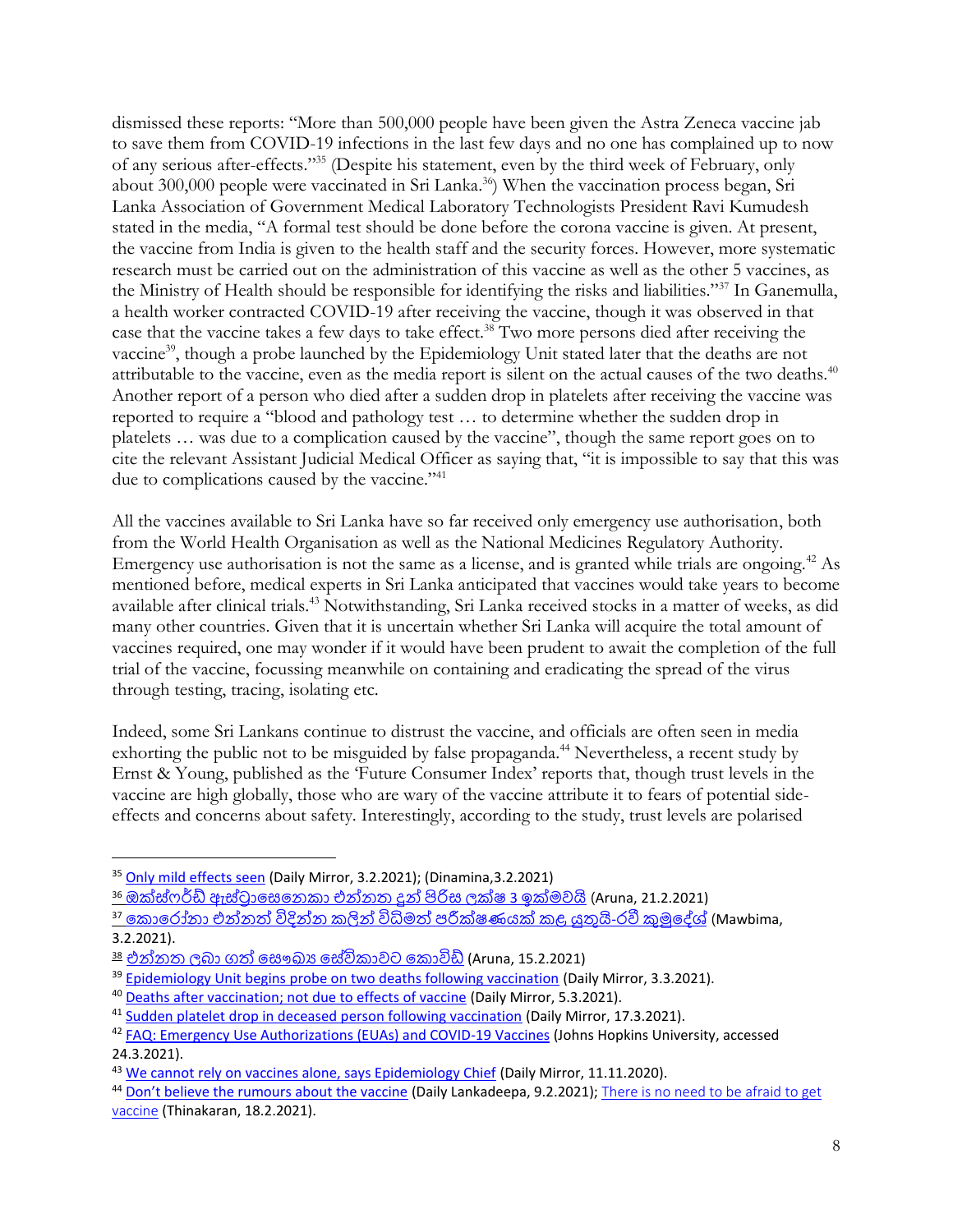across the income spectrum, where high-income earners are more likely to trust the vaccine, while low-income groups are more likely to distrust it.<sup>45</sup>

#### *How many vaccines will Sri Lanka get?*

A question outstanding is the number of vaccines Sri Lankans should expect to obtain. Sri Lanka's population is close to 22 million. Sri Lanka received 500,000 vaccines from India in late January, and another 500,000 was acquired from India in late February.<sup>46</sup> In early March, 264,000 vaccines arrived through the COVAX facility led by the WHO. However, as mentioned before, the number of vaccines required to achieve herd immunity in Sri Lanka is still not clear. More vaccines are said to be promised to Sri Lanka from a number of sources, though some of those promises are as yet unfulfilled (e.g., the  $300,000$  vaccines promised from China).<sup>47</sup>

As of this writing, 1.4 million vaccines from COVAX have been promised for Sri Lanka at least by the end of May, though 264,000 of it has already been delivered by early March.<sup>48</sup> Further, Sri Lanka has paid for 1.5 million doses of the COVISHIELD vaccine from India<sup>49</sup>, of which 500,000 arrived in end-February. In the meantime, the purchase of vaccines from Russia are currently being negotiated by a cabinet-appointed 'negotiation team'<sup>50</sup> from where Sri Lanka hopes to acquire 7 million more vaccines.<sup>51</sup> Vaccines from China (Sinopharm) and the Indian manufacturer Bharath Biotech are also being considered.

In any case, 22 million vaccines do not seem to be in the offing for Sri Lanka. A maximum of 2 million vaccines will arrive in Sri Lankan shores free of charge; all other vaccines will have been paid for by taxpayer rupees. As such, a clear strategy is needed to ensure that the vaccines obtained are distributed equitably in a manner that maximises the public benefit of vaccinating only part of the population. Else, all will have been for nought.

## **Equality in rolling out vaccines**

Sri Lanka's vaccination plan did not envisage universal coverage or even the high target of 80% coverage necessary to provide herd immunity. It is based on the reality that the country will have access to limited amounts of vaccines at a given time. The question then was how the vaccines would be distributed, who would receive them first, and on what basis they would be given priority. As seen below, the government's ideas of priority changed from person to person and from time to time.

When a government policy based on limited resources is being implemented, the right to equality of all citizens is protected by ensuring that access to those resources is distributed equitably on some rational basis. This is a general principle of the right to equality, but it becomes much more

<sup>45</sup> [Consumers more concerned one year into pandemic: EY](http://www.dailymirror.lk/business-news/Consumers-more-concerned-one-year-into-pandemic-EY/273-207657) (Daily Mirror, 13.3.2021).

<sup>46</sup> [Another consignment of Oxford-AstraZenica COVISHIELD vaccines arrive](http://www.dailymirror.lk/breaking_news/Another-consignment-of-Oxford-AstraZenica-COVISHIELD-vaccines-arrive/108-206601) (Daily Mirror, 25.2.2021).

<sup>&</sup>lt;sup>47</sup> [Sri Lanka should count on a mix of vaccines -](http://www.dailymirror.lk/print/front_page/Sri-Lanka-should-count-on-a-mix-of-vaccines-Health-official/238-204762) Health official (Daily Mirror, 30.1.2021).

<sup>48</sup> [1st batch of vaccines from COVAX program delivered to Sri Lanka](https://www.newsfirst.lk/2021/03/07/01st-batch-of-vaccines-from-covax-program-delivered-to-sri-lanka/) (News First, 7.3.2021).

<sup>&</sup>lt;sup>49</sup> [Second batch of vaccines from Serum Institute due in two weeks](http://www.dailymirror.lk/breaking_news/Second-batch-of-vaccines-from-Serum-Institute-due-in-two-weeks/108-207524) (Daily Mirror, 11.3.2021).

<sup>&</sup>lt;sup>50</sup> [Sri Lanka begins negotiations with Russia over cost of Sputnik V](http://www.dailymirror.lk/print/front_page/Sri-Lanka-begins-negotiations-with-Russia-over-cost-of-Sputnik-V/238-207416) (Daily Mirror, 10.3.2021).

<sup>&</sup>lt;sup>51</sup> [WHO to keep its pledge to provide vaccines to SL by end of May](http://www.dailymirror.lk/print/front_page/WHO-to-keep-its-pledge-to-provide-vaccines-to-SL-by-end-of-May/238-207550) (Daily Mirror, 12.3.2021); Cabinet allocates Rs. [69 Mn to import 7 Mn. Sputnik V vaccines from Russia](http://www.dailymirror.lk/breaking_news/Cabinet-allocates-Rs-69-Mn-to-import-7-Mn-Sputnik-V-vaccines-from-Russia/108-208410) (Daily Mirror, 23.3.2021).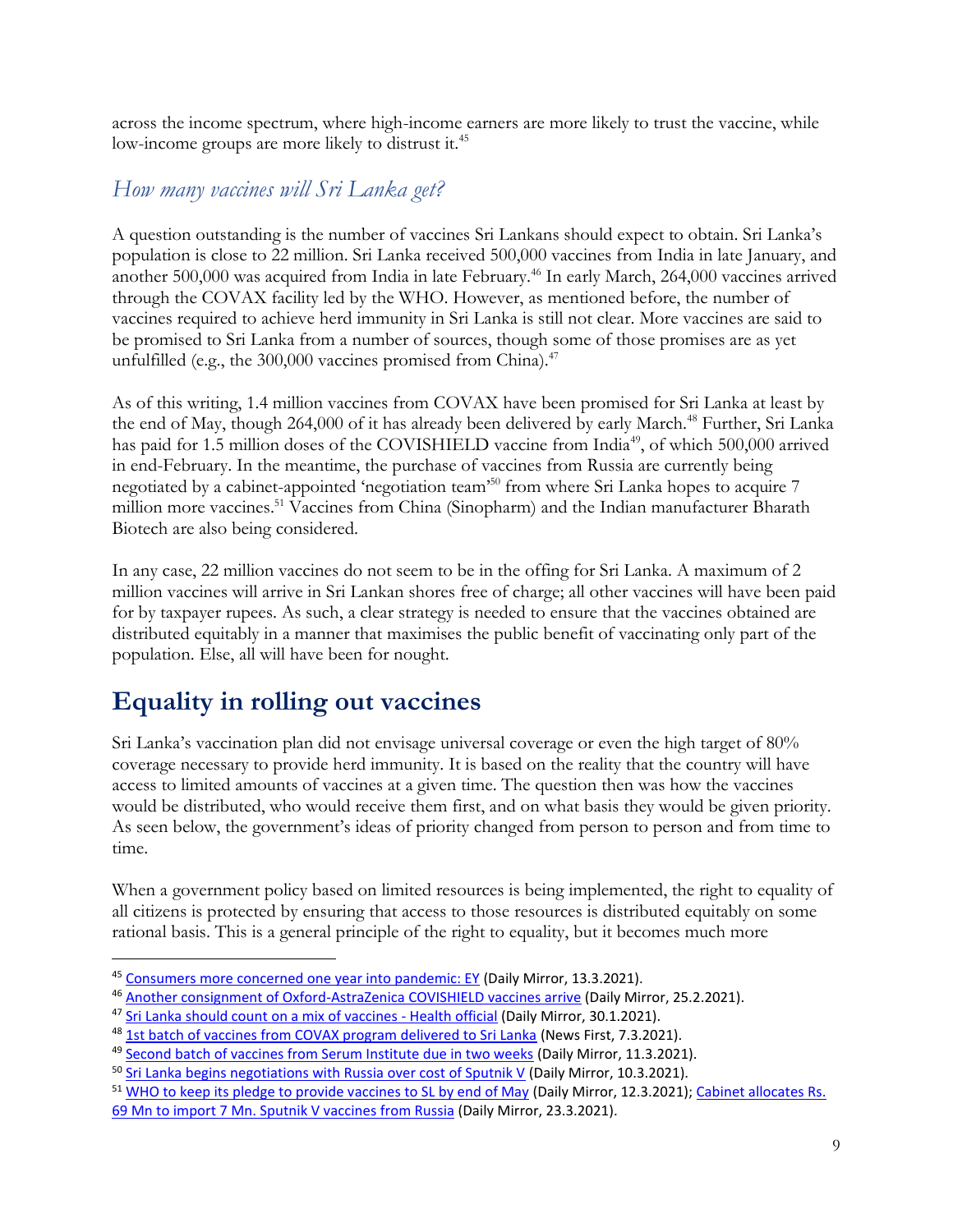significant in the context of a pandemic, where all citizens face the threat equally and are expected to mobilise collectively and assist the State in its crisis response. However, following how the idea of priority evolved in actual implementation, citizens of Sri Lanka may ask serious questions whether their right to equality in accessing the COVID-19 vaccine has been violated.

## *Evolving concept of priority*

As early as November 2020, Pharmaceuticals State Minister Channa Jayasumana was reported saying that, "A technical team had been appointed to identify the priority groups for vaccination using the quota to be provided by the WHO."<sup>52</sup> By mid-December, the Presidential Media Division said in a release, "The groups to be vaccinated will be determined based on the need and priority," and that, "It was also decided to collect data on high-risk areas including plantations, flats and hostels, and groups."<sup>53</sup> On New Year's Day, Covid State Minister Sudarshini Fernandopulle told the media, "The high-risk groups and areas for the spread of virus including estates, apartment complexes, and dormitories will get the priority."<sup>54</sup> Thus, until early January, the idea of priority seemed to be based on WHO criteria, need and priority, and specifically situations of people living in close quarters.

A week later, however, these ideas were shifting. Minister of Health Pavithra Wanniarachchi was reported saying, "We have already identified the priority groups. There are 155,000 frontline health workers which is 0.68 of the population. Frontline tri-forces and police personnel are 127,500 which is 0.56 per cent. Expatriate workers, people visiting other countries as tourists and other risk groups make up 225,700 which is 1 per cent of the population … People above 60 years of age are 31,59,800 which is 14 per cent of the population. Working people with diseases between 18 and 59 years make up 32,27,510 of the population. It is 14.3 per cent. Working people between 40 and 59 without diseases are 31,14,660 and it is 13.8 per cent."<sup>555</sup> Though Wanniarachchi identified these multiple categories, how they would rank among each other is not clear in her statement.

By end-January, NOCPOC Chief and Army Commander General Shavendra Silva echoed a summary version of the Health Minister's plan, when he stated that, "The Task Force appointed on vaccination of COVID-19 had prepared a list of those who need to be vaccinated first … vaccines will be given to frontline workers who are engaged in efforts to prevent the spread of COVID-19."<sup>56</sup> COVID-19 Vaccine Committee Chairman Lalith Weeratunga also was seen in the media saying that the first 500,000 vaccines will be given to 250,000 frontline workers, including 150,000 health service officials and 120,000 security forces personnel."<sup>57</sup> On the day of the vaccines' arrival, the Presidential Media Division said, "It is planned to first vaccinate about 150,000 health personnel, 120,000 police and security forces personnel who are in the forefront of the combat against COVID."<sup>58</sup>

<sup>52</sup> [WHO to provide 20 percent requirement of COVID-19 vaccine to SL](http://www.dailymirror.lk/print/front_page/WHO-to-provide-20-percent-requirement-of-COVID-19-vaccine-to-SL/238-199573) (Daily Mirror, 10.11.2020); [ලකොවිඩ්](http://www.lankadeepa.lk/latest_news/%E0%B6%9A%E0%B7%9C%E0%B7%80%E0%B7%92%E0%B6%A9%E0%B7%8A-%E0%B6%91%E0%B6%B1%E0%B7%8A%E0%B6%B1%E0%B6%AD-%E0%B6%B8%E0%B7%92%E0%B6%BD%E0%B6%A7-%E0%B6%9C%E0%B6%B1%E0%B7%8A%E0%B6%B1-%E0%B6%BD%E0%B7%9D%E0%B6%9A-%E0%B6%B6%E0%B7%90%E0%B6%82%E0%B6%9A%E0%B7%94%E0%B7%80%E0%B7%99%E0%B6%B1%E0%B7%8A-%E0%B6%AB%E0%B6%BA%E0%B6%9A%E0%B7%8A-%E0%B6%9C%E0%B6%B1%E0%B7%8A%E0%B6%B1-%E0%B7%83%E0%B7%8F%E0%B6%9A%E0%B6%A0%E0%B7%8A%E0%B6%A1%E0%B7%8F/1-583580) එන්නත මිලට ගන්න ලෝක බැංකුවෙන් ණයක් ගන්න සාකච්ඡා (Lankadeepa Daily,20.12.2020); අපි [හැම](http://www.lankadeepa.lk/sunday/politics/%E0%B6%85%E0%B6%B4%E0%B7%92-%E0%B7%84%E0%B7%90%E0%B6%B8-%E0%B7%80%E0%B7%99%E0%B6%BD%E0%B7%8F%E0%B7%80%E0%B7%99%E0%B6%B8-%E0%B6%B8%E0%B7%94%E0%B6%BD%E0%B7%8A%E0%B6%AD%E0%B7%90%E0%B6%B1-%E0%B6%AF%E0%B7%99%E0%B6%B1%E0%B7%8A%E0%B6%B1%E0%B7%9A-%E0%B7%83%E0%B7%9E%E0%B6%9B%E0%B7%8A%E2%80%8D%E0%B6%BA-%E0%B7%80%E0%B7%92%E0%B7%81%E0%B7%9A%E0%B7%82%E0%B6%A5%E0%B6%BA%E0%B6%B1%E0%B7%8A%E0%B6%9C%E0%B7%9A-%E0%B6%85%E0%B6%AF%E0%B7%84%E0%B7%83%E0%B7%8A%E0%B7%80%E0%B6%BD%E0%B6%A7%E0%B6%BA%E0%B7%92/54-585132) ලව ොලවම මුල්තැන ලෙන්ලන් ලසෞඛ්ය [විලශ්ෂඥයන්ලේ](http://www.lankadeepa.lk/sunday/politics/%E0%B6%85%E0%B6%B4%E0%B7%92-%E0%B7%84%E0%B7%90%E0%B6%B8-%E0%B7%80%E0%B7%99%E0%B6%BD%E0%B7%8F%E0%B7%80%E0%B7%99%E0%B6%B8-%E0%B6%B8%E0%B7%94%E0%B6%BD%E0%B7%8A%E0%B6%AD%E0%B7%90%E0%B6%B1-%E0%B6%AF%E0%B7%99%E0%B6%B1%E0%B7%8A%E0%B6%B1%E0%B7%9A-%E0%B7%83%E0%B7%9E%E0%B6%9B%E0%B7%8A%E2%80%8D%E0%B6%BA-%E0%B7%80%E0%B7%92%E0%B7%81%E0%B7%9A%E0%B7%82%E0%B6%A5%E0%B6%BA%E0%B6%B1%E0%B7%8A%E0%B6%9C%E0%B7%9A-%E0%B6%85%E0%B6%AF%E0%B7%84%E0%B7%83%E0%B7%8A%E0%B7%80%E0%B6%BD%E0%B6%A7%E0%B6%BA%E0%B7%92/54-585132) අෙහ්ව ටයි (Lankadeepa Sunday, 23.01.2020) <sup>53</sup> [WHO to provide 20 percent requirement of COVID-19 vaccine to SL](http://www.dailymirror.lk/print/front_page/WHO-to-provide-20-percent-requirement-of-COVID-19-vaccine-to-SL/238-199573) (Daily Mirror, 10.11.2020); [WHO pledged to](http://epaper.thinakaran.lk/Home/ShareArticle?OrgId=7a0c11a0&imageview=1)  [provide vaccine to Sri Lanka, 20% of the country's population will be entitled](http://epaper.thinakaran.lk/Home/ShareArticle?OrgId=7a0c11a0&imageview=1) (Thinakaran, 10.11.2020).

<sup>&</sup>lt;sup>54</sup> [Sri Lanka to decide on suitable Covid-19 vaccine soon](http://www.dailymirror.lk/print/front_page/Sri-Lanka-to-decide-on-suitable-Covid-19-vaccine-soon/238-202865) (Daily Mirror, 1.1.2021).

<sup>55</sup> [Purchasing Covid vaccines: Diplomatic level talks completed with Russia, India, China](http://www.dailymirror.lk/print/front_page/Purchasing-Covid-vaccines-Diplomatic-level-talks-completed-with-Russia-India-China/238-203356) (Daily Mirror, 8.1.2021).

<sup>&</sup>lt;sup>56</sup> [COVID-19: 480 cases in Colombo; highest within a day](http://www.dailymirror.lk/print/front_page/COVID-19-480-cases-in-Colombo-highest-within-a-day/238-204467) (Daily Mirror, 26.1.2021).

<sup>&</sup>lt;sup>57</sup> හෙට ලැබෙන කොවිඩ් එන්නත ලබා දෙන්නේ මෙහෙමයි (Mawbima, 27.1.2021)

<sup>&</sup>lt;sup>58</sup> [Flight carrying first consignment of COVID vaccines touches down at BIA](http://www.dailymirror.lk/print/front_page/Flight-carrying-first-consignment-of-COVID-vaccines-touches-down-at-BIA/238-204697) (Daily Mirror, 29.1.2021).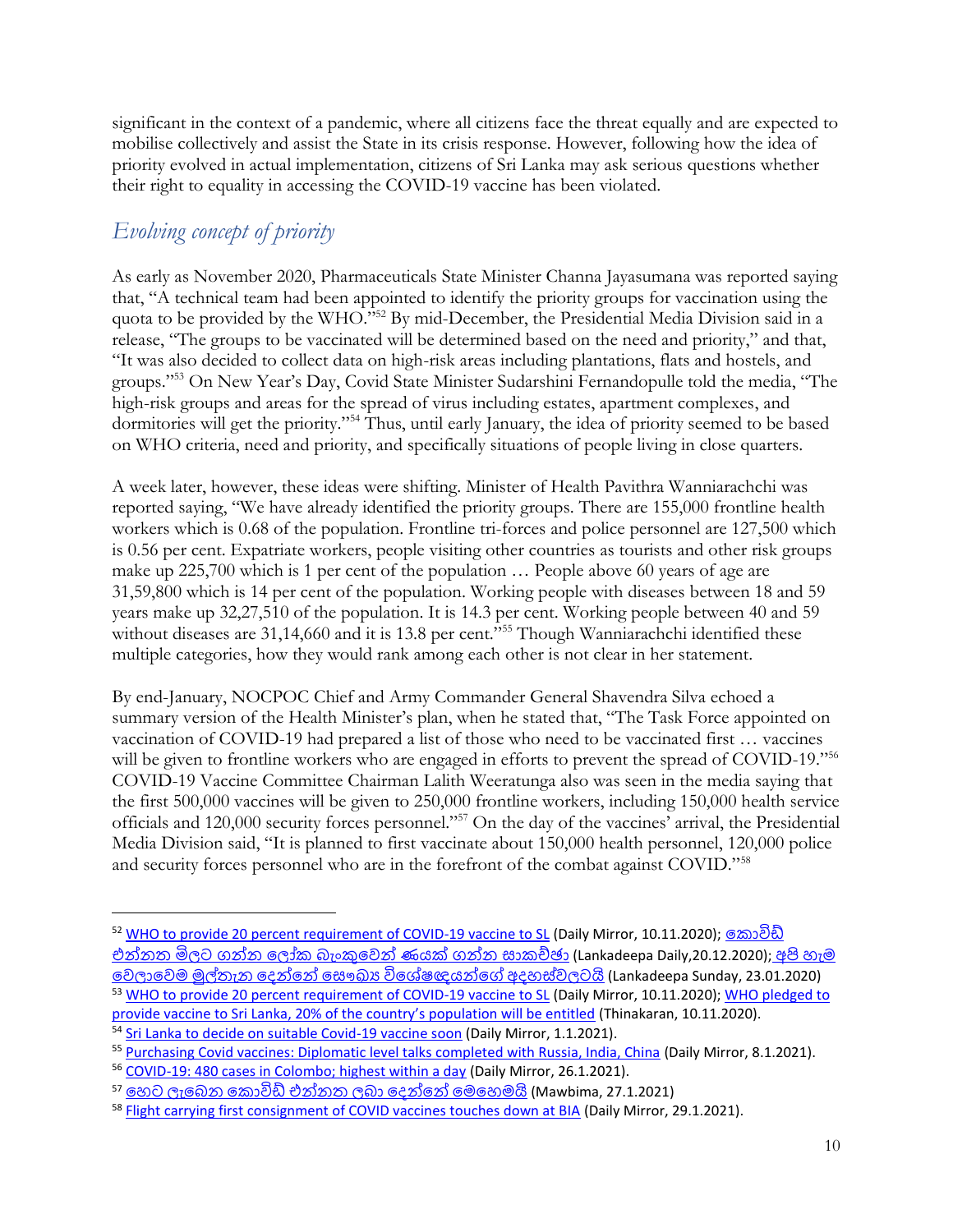When the vaccination programme was launched, priority was in fact given to frontline health workers and security personnel.<sup>59</sup> Though there was earlier talk of vaccinating people living in plantations, flats, etc., this idea was evidently abandoned. Similarly, too, for the other categories, such as expatriate workers and working people, though they were mentioned by the Health Minister in her statement in early January.

At the time of the launch, the Army Commander said, "The vaccination is restricted strictly to those whose names have already been listed and the entire program will remain very transparent." However, no further information is publicly available on the priority list, how it was formulated, what criteria guided the selection of individual personnel who were vaccinated—for example, were auxiliary health service personnel fully covered? Were only medical doctors strictly relevant to the COVID-19 response prioritized, or were all doctors in general vaccinated?

The initial plan did not include Members of Parliament as a priority group, and the Sergeant-at-Arms of the Parliament Narendra Fernando told the media that, "Parliamentarians will be given COVID-19 vaccines when Sri Lanka gets more consignments in the future." However, barely a week later, in the wake of speculation of a third, more virulent wave of infections, the Sergeant-at-Arms contradicted himself, when he announced that Members will be vaccinated immediately over a period of four days.<sup>60</sup> Some members of Parliament, prominently some in the Opposition, declined to be vaccinated saying that others should be prioritised.<sup>61</sup> A decision was made not to publicise the Members who opted to be vaccinated. In the third week of February, Cabinet Co-spokesperson Keheliya Rambukwella revealed that President and PM were vaccinated.<sup>62</sup>

#### *Expansion to general public and target groups*

After two weeks of following the priority-based vaccination programme, it was expanded to the general public in the Western Province in mid-February.<sup>63</sup> The NOCPOC informed this decision reportedly as an instruction of President Gotabaya Rajapaksa. This decision was explained by how the authorities had learned there could be more time for the second dose, which meant that more people could be injected with the first consignment of 500,000 vaccines. However, the expansion was evidently not carried out in any organised manner.

<sup>61</sup>හරින් - මනුෂ - මහින්දානන්ද කොවිඩ් එන්නත එපා කිව්වේ ඇයි[?](https://mawbima.lk/news/27/news-more/78411) (Mawbima, 16.2.2021); 'කෝවිඩ් එන්නත ලබා දෙන පිළිවෙල වහාම රටට හෙළි, කරන්න' (Lankadeepa Daily, 16.2.2021)

<sup>59</sup> [Vaccination drive kicks off Vaccination in hospitals of other areas today](http://www.dailymirror.lk/print/front_page/Vaccination-drive-kicks-off-Vaccination-in-hospitals-of-other-areas-today/238-204771) (Daily Mirror, 30.1.2021); [ඉතිරි](http://www.dinamina.lk/2021/02/12/%E0%B6%B4%E0%B7%94%E0%B7%80%E0%B6%AD%E0%B7%8A/115751/%E0%B6%89%E0%B6%AD%E0%B7%92%E0%B6%BB%E0%B7%92-%E0%B6%9A%E0%B7%9C%E0%B7%80%E0%B7%92%E0%B7%82%E0%B7%93%E0%B6%BD%E0%B7%8A%E0%B6%A9%E0%B7%8A-%E0%B6%91%E0%B6%B1%E0%B7%8A%E0%B6%B1%E0%B6%AD%E0%B7%8A-%E0%B6%85%E0%B7%80%E0%B6%AF%E0%B7%8F%E0%B6%B1%E0%B6%B8%E0%B7%9A-%E0%B7%83%E0%B7%92%E0%B6%A7%E0%B7%92%E0%B6%B1-%E0%B6%86%E0%B6%BB%E0%B7%8A%E0%B6%AE%E0%B7%92%E0%B6%9A%E0%B6%BA%E0%B6%A7-%E0%B6%AF%E0%B7%92%E0%B6%BB%E0%B7%92-%E0%B6%AF%E0%B7%99%E0%B6%B1%E0%B7%8A%E0%B6%B1%E0%B6%B1%E0%B7%8A%E0%B6%A7) [ලකොවිෂීල්ඩ්](http://www.dinamina.lk/2021/02/12/%E0%B6%B4%E0%B7%94%E0%B7%80%E0%B6%AD%E0%B7%8A/115751/%E0%B6%89%E0%B6%AD%E0%B7%92%E0%B6%BB%E0%B7%92-%E0%B6%9A%E0%B7%9C%E0%B7%80%E0%B7%92%E0%B7%82%E0%B7%93%E0%B6%BD%E0%B7%8A%E0%B6%A9%E0%B7%8A-%E0%B6%91%E0%B6%B1%E0%B7%8A%E0%B6%B1%E0%B6%AD%E0%B7%8A-%E0%B6%85%E0%B7%80%E0%B6%AF%E0%B7%8F%E0%B6%B1%E0%B6%B8%E0%B7%9A-%E0%B7%83%E0%B7%92%E0%B6%A7%E0%B7%92%E0%B6%B1-%E0%B6%86%E0%B6%BB%E0%B7%8A%E0%B6%AE%E0%B7%92%E0%B6%9A%E0%B6%BA%E0%B6%A7-%E0%B6%AF%E0%B7%92%E0%B6%BB%E0%B7%92-%E0%B6%AF%E0%B7%99%E0%B6%B1%E0%B7%8A%E0%B6%B1%E0%B6%B1%E0%B7%8A%E0%B6%A7) එන්නත්හ අවෙොනලේ සිටින ආර්ඩිකයට දිරි ලෙන්නන්ට (Dinamina,12.2.2021)

<sup>60</sup> [Parliamentarians to receive the COVID-19 jab from tomorrow \(newsfirst.lk\)](https://www.newsfirst.lk/2021/02/15/parliamentarians-to-receive-the-covid-19-jab-from-tomorrow/) (News First, 15.2.2021.); [ලකොවිඩ්](https://mawbima.lk/news/27/news-more/78267) <u>එන්නත හෙට සිට පාර්ලිමේන්තු මන්තීවරුන්ට</u> (Mawbima, 15.2.2021); පාර්ලිමේන්තු මන්තීවරුන්ට ලහට [ලකොලරෝනො](http://www.lankadeepa.lk/latest_news/%E0%B6%B4%E0%B7%8F%E0%B6%BB%E0%B7%8A%E0%B6%BD%E0%B7%92%E0%B6%B8%E0%B7%9A%E0%B6%B1%E0%B7%8A%E0%B6%AD%E0%B7%94-%E0%B6%B8%E0%B6%B1%E0%B7%8A%E0%B6%AD%E0%B7%8A%E2%80%8D%E0%B6%BB%E0%B7%93%E0%B7%80%E0%B6%BB%E0%B7%94%E0%B6%B1%E0%B7%8A%E0%B6%A7-%E0%B7%84%E0%B7%99%E0%B6%A7-%E0%B6%9A%E0%B7%9C%E0%B6%BB%E0%B7%9D%E0%B6%B1%E0%B7%8F-%E0%B6%91%E0%B6%B1%E0%B7%8A%E0%B6%B1%E0%B6%AD/1-586107) එන්නත (Lankadeepa Daily, 15.2.2021); මැති [ඇමැතිවරුන්ට](http://www.dinamina.lk/2021/02/16/%E0%B6%B4%E0%B7%94%E0%B7%80%E0%B6%AD%E0%B7%8A/116033/%E0%B6%B8%E0%B7%90%E0%B6%AD%E0%B7%92-%E0%B6%87%E0%B6%B8%E0%B7%90%E0%B6%AD%E0%B7%92%E0%B7%80%E0%B6%BB%E0%B7%94%E0%B6%B1%E0%B7%8A%E0%B6%A7-%E0%B6%85%E0%B6%AF-%E0%B7%83%E0%B7%92%E0%B6%A7-%E0%B6%9A%E0%B7%9C%E0%B7%80%E0%B7%92%E0%B6%A9%E0%B7%8A-%E0%B6%91%E0%B6%B1%E0%B7%8A%E0%B6%B1%E0%B6%AD) අෙ සිට ලකොවිඩ් එන්නත (Dinamina, 16.2.2021 );

පාර්ලිමේන්තු මන්තීුවරුන්ට කොවිඩ් එන්නත් ලබාදීම ඇරඹෙයි (Aruna, 16.2.2021)

<sup>&</sup>lt;sup>62</sup> [ජනපති](http://www.aruna.lk/%e0%b6%a2%e0%b6%b1%e0%b6%b4%e0%b6%ad%e0%b7%92-%e0%b7%83%e0%b7%84-%e0%b6%85%e0%b6%9c%e0%b6%b8%e0%b7%90%e0%b6%ad%e0%b7%92-%e0%b6%9a%e0%b7%9c%e0%b7%80%e0%b7%92%e0%b6%a9%e0%b7%8a-%e0%b6%91%e0%b6%b1/) සහ අගමැති කොවිඩ් එන්නත ලබා ගත් බව කෙහෙළිය කියයි (Mawbima, 23.2.2021); ජනපති සහ අගමැති ලකොවිඩ් [එන්නත බොගනී](http://www.aruna.lk/%e0%b6%a2%e0%b6%b1%e0%b6%b4%e0%b6%ad%e0%b7%92-%e0%b7%83%e0%b7%84-%e0%b6%85%e0%b6%9c%e0%b6%b8%e0%b7%90%e0%b6%ad%e0%b7%92-%e0%b6%9a%e0%b7%9c%e0%b7%80%e0%b7%92%e0%b6%a9%e0%b7%8a-%e0%b6%91%e0%b6%b1/) (Aruna, 23.2.2021)

<sup>63</sup> [Vaccination drive for public to start from WP](http://www.dailymirror.lk/breaking_news/Vaccination-drive-for-public-to-start-from-WP/108-205761) (Daily Mirror, 14.2.2021); Vaccines received from India; President's [special order to provide the pubic](http://epaper.thinakaran.lk/Home/ShareArticle?OrgId=f34ac376&imageview=1) (Thinakaran, 16.2.2021).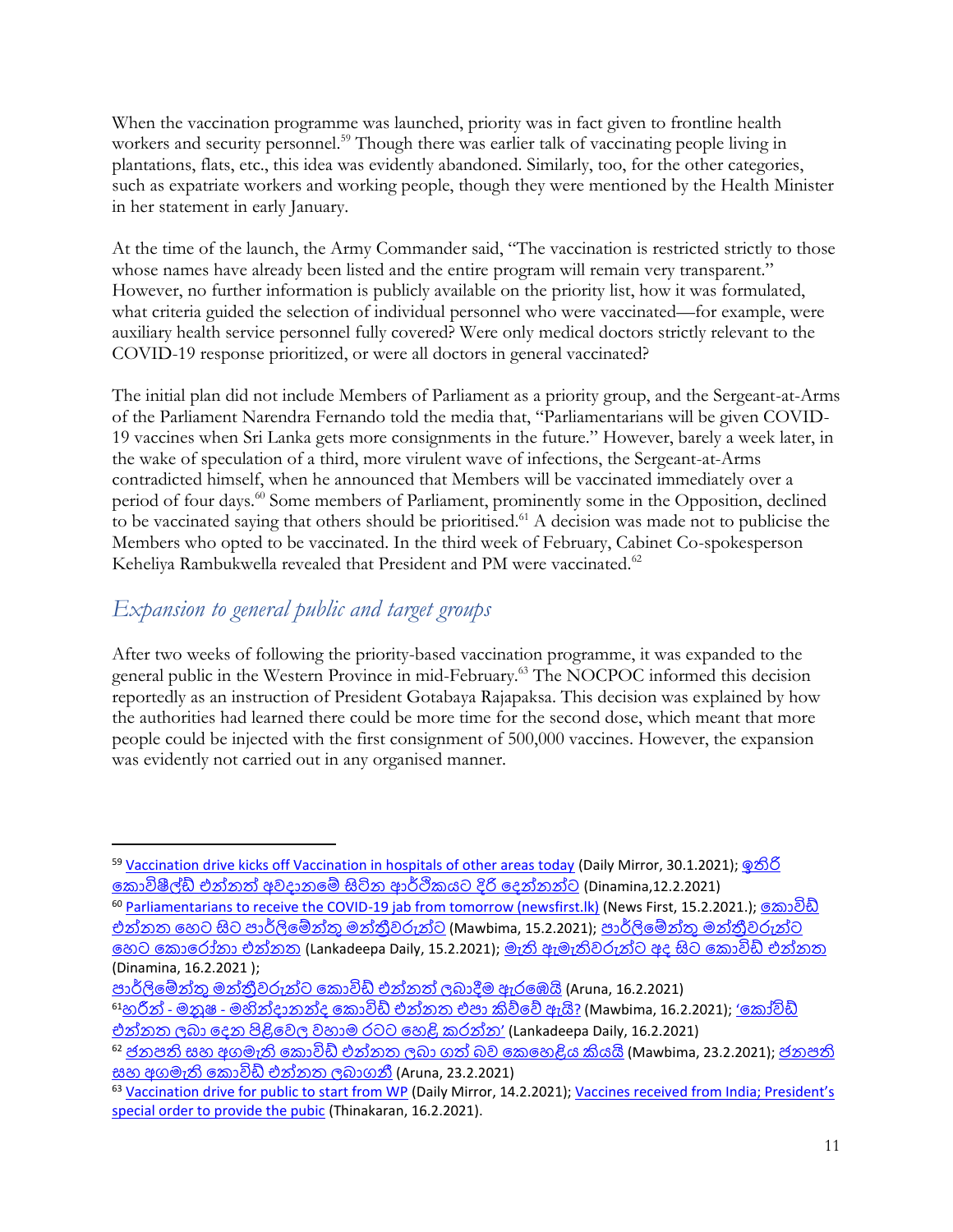As the first phase, essential workers and various target groups such as prison officials were slated to be vaccinated.<sup>64</sup> It soon transpired that more than CMC coverage was more vaguely defined. Mayor Rosy Senanayake, responding to allegations that 'VIPs' had been vaccinated through the CMC, told the media, the vaccine was given to members of the council, the CMC staff and the neighbourhood of the Town hall. "When you mean neighbourhood of the Town Hall it is people from Ward Place, Rosmead Place and even Torrington Square. It was the Public Health Officers of CMC who prepared lists of those who wanted the vaccine. There were prominent persons who got the vaccine, but they were registered just like the others. There was no VIP facility arranged for anyone. Every citizen in my city is a VIP for me," she said.<sup>65</sup>

As public vaccination progressed, various groups were specially targeted. The Minister of Education recommended teachers; the University Grants Commission recommended university students; the Buddha Sasana Ministry recommended 'religious leaders' and 1,500 monks were inoculated in Asgiriya; the Director General of Government Information promoted the vaccination of journalists; medical students were prioritised as well as airport workers. The government's policy of targeting these special groups were announced in piecemeal fashion, over different days by different people. The priority list or the specially targeted categories do not seem to have been defined ahead of time, and several of the categories formerly announced by officials, such as the list mentioned by Minister of Health on January 8, 2021, do not seem to have been covered. Interestingly, the Chinese embassy was also seen calling for a new priority category, this time for Chinese nationals in Sri Lanka.<sup>66</sup>

Earlier, Army Chief Shavendra Silva told the media, referring to the public vaccination drive, that, "[It] is being carried out especially in the areas and Grama Niladhari Divisions where the highest cases of infections are being reported."<sup>67</sup> However, in yet another instance of contradictory messaging from the government, CMC Chief Medical Officer Dr. Ruwan Wijemuni, said to the media they were "concentrating on areas where the number of COVID-19 cases reported were less in the first and second wave. Those who have already recovered after being infected with the virus have developed the antibodies which is why it was now important to administer the vaccines to those who have not been affected by the virus."<sup>68</sup> The next day, the Covid State Minister Sudharishini Fernandopulle told the media that technical committee of the Ministry of Health is disrupting the vaccination programme, specially highlighting how the committee seems to have changed the decision to prioritise areas reporting high infection rates.<sup>69</sup>

Deputy Director-General of Health Services Dr. Hemantha Herath alleged that some parties are accessing the Covid vaccine through various undue influences. He said that there were reports of individuals using various forms of identification and designations to obtain vaccines outside the plan and that everyone should be patient until they have their turn, since everyone will be vaccinated.<sup>70</sup> But later Cabinet Co-spokesman Dr. Ramesh Pathirana, rejecting the accusations, said Covid

<sup>&</sup>lt;sup>64</sup> [Economically vital workers to get COVID jab](http://www.ft.lk/front-page/Economically-vital-workers-to-get-COVID-jab/44-713238) (Daily FT, 16.2.2021);

<sup>&</sup>lt;sup>65</sup> [Rosy refutes claims on Covid vaccines given to VIP's](http://www.dailymirror.lk/print/front_page/Rosy-refutes-claims-on-Covid-vaccines-given-to-VIPs/238-206300) (Daily Mirror, 22.2.2021).

<sup>&</sup>lt;sup>66</sup> [Prioritize Chinese nationals in Sri Lanka when giving vaccine, Chinese Embassy requests Govt.](http://www.dailymirror.lk/breaking_news/Prioritize-Chinese-nationals-in-Sri-Lanka-when-giving-vaccine-Chinese-Embassy-requests-Govt/108-208232) (Daily Mirror, 22.3.2021).

<sup>67</sup> [Over 96,000 Lankans repatriated; 9,475 quarantined -](http://www.dailymirror.lk/print/front_page/Over-96-000-Lankans-repatriated-9-475-quarantined-Army-Chief/238-206190) Army Chief (Daily Mirror, 20.2.2021).

<sup>68</sup> [Six centres in Colombo as vaccinations roll out into public](http://www.dailymirror.lk/print/front_page/Six-centres-in-Colombo-as-vaccinations-roll-out-into-public/238-206391) (Daily Mirror, 23.2.2021).

<sup>&</sup>lt;sup>69</sup> සෞඛා <u>තාක්ෂණ කමිටුවේ ඇතැම් තීරණ එන්නත්කරණය අවුල් කරනවා</u> (Aruna, 25.2.2021)

<sup>&</sup>lt;sup>70</sup> විවිධ බලපෑම් කරමින් එන්නත ලබා ගන්නා බව හෙළි වෙලා(Aruna, 22.2.2021)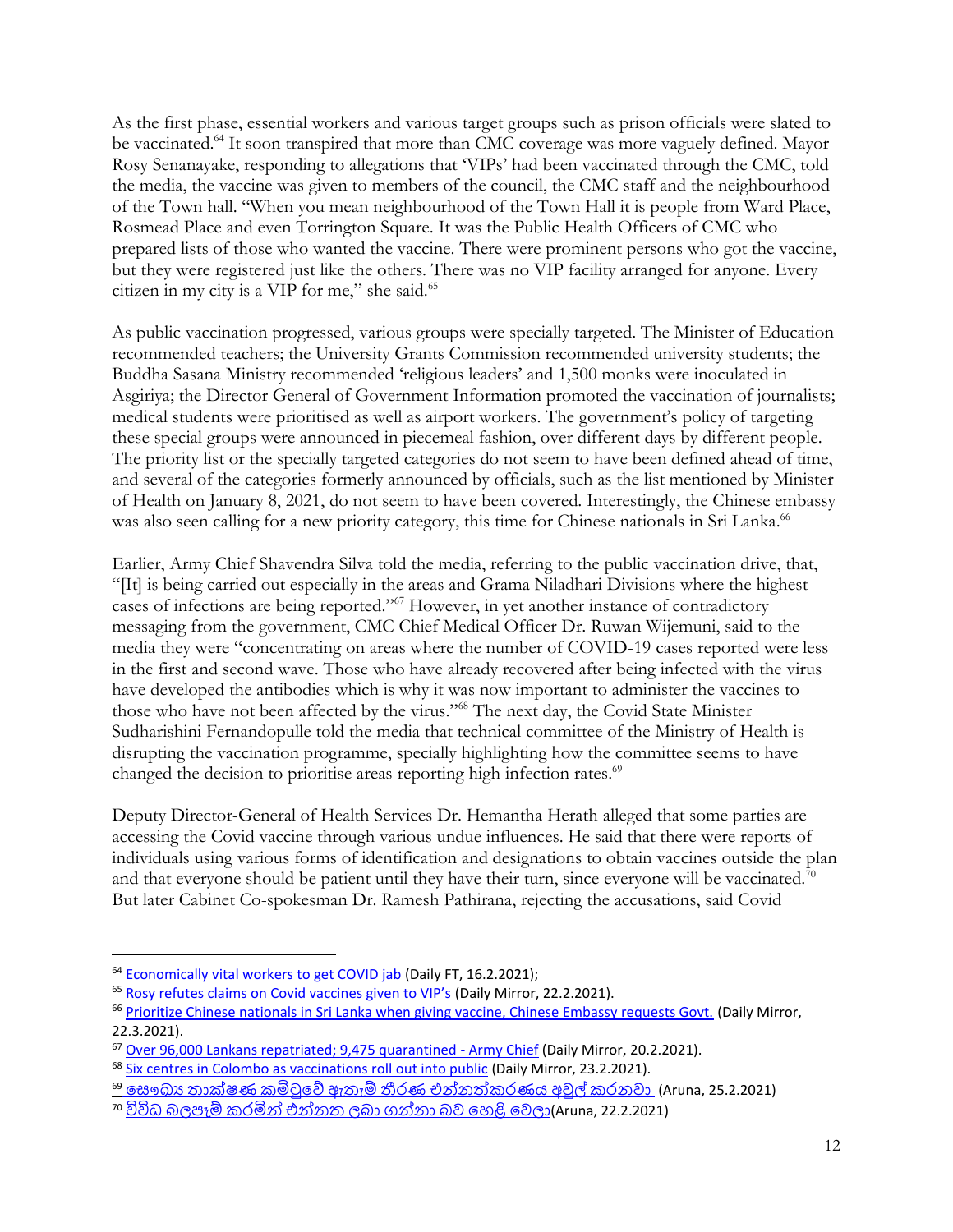vaccines have not been given based on friendly grounds.<sup>71</sup>

#### *Safeguards against abuse needed*

The vaccine will only be available in the country in limited numbers, and the private sector will not be allowed to import vaccines for sale. Vaccine supply will consist partly in foreign donations, but the rest in purchases by the government through the State Pharmaceutical Corporation. As such, the drive to partially vaccinate the public should be based on rational principles of priority that will ensure the maximum benefit to the public in terms of fighting the pandemic in Sri Lanka. The failure to ensure this will result in wasting public resources in a time of economic crisis, as well as a serious violation of the public's right to equality, when the enjoyment of their fundamental rights is all under stress from the pandemic and pandemic-related measures.

Initially, the Army Commander was seen assuring the public as the chief of the NOCPCO that the vaccination drive will follow a pre-formulated priority list in a fully transparent manner. However, midway through rollout, General Silva informed that, under instructions from President Rajapaksa, the vaccination programme would be expanded to the general public of the Western Province. Soon, various categories of people were vaccinated as special 'target groups', from prison officials to university students. At the same time, vaccination centres were opened to vaccinate the general public, too. Some local government authorities, such as the Mayor of Colombo for example, were seen fielding allegations of preferential treatment, while health authorities like Dr. Hemantha Herath were seen criticising the vaccination process as being corrupted by undue influence.

In such a context, the public is entitled to a clear strategy on vaccination, especially on which priority groups will be targeted and how their eligibility will be defined. Part of this strategy should include safeguards against abuse, such as (for example) the compiling of accurate data related to those who receive vaccination, where they received it, why they were eligible, who approved their eligibility, etc., with a view to using that information in investigations on allegations of abuse.

## **Looking back and looking forward…**

There is a clear need for the government to develop credible, consistent and clear messaging about covid and how the government proposes to deploy its resources to address it.

In the enthusiasm to secure and distribute the vaccine it is still important to keep the public engaged with basic safety and sanitary precautions – masks, hand washing and social distancing being the key strategies to date.

It is important that the government's economic revival strategies are aligned with its record in vaccinating critical sectors of the public.

This is also an appropriate time for the government to take stock of how it will manage the next phase of the vaccination process. To date, the Western Province has been the target of the vaccination drive, particularly Colombo and its environs but there are many other urban centres -

 $^{71}$  හිතුවත් කම් මත කොවිඩ් එන්නත දී නෑ - සම කැබිනට් පකාශක වෛදා රමේෂ් පතිරණ(Dinamina, 24.2.2021)